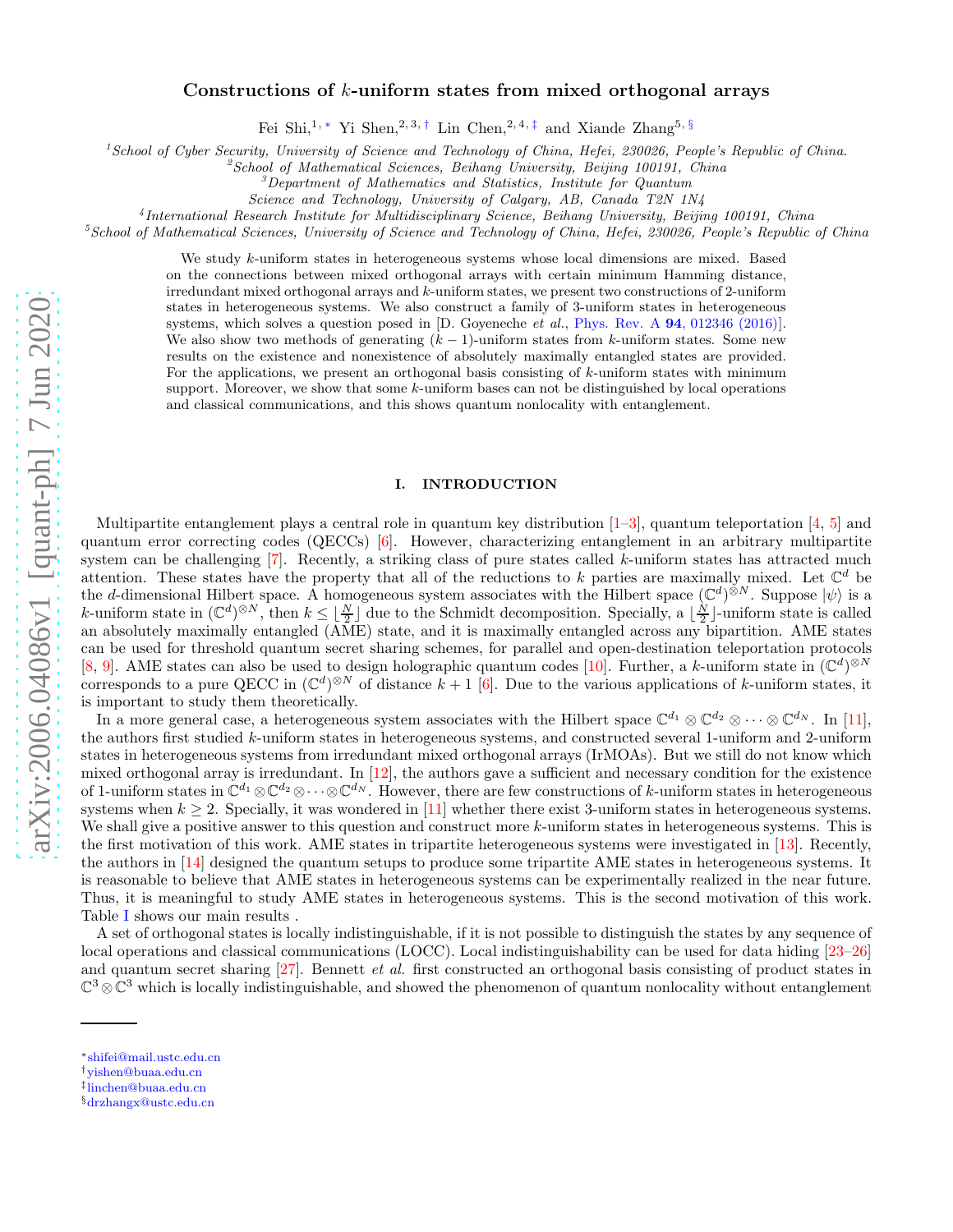| $(\mathbb{C}^d)^{\otimes N}$                                    | Existence                                                  | Nonexistence | Unknown                                                            | References               |
|-----------------------------------------------------------------|------------------------------------------------------------|--------------|--------------------------------------------------------------------|--------------------------|
| 1-uniform                                                       | $d \geq 2, N \geq 2$                                       | $\mathbf{n}$ | $\mathbf{n}$                                                       | $\vert 15 \vert$         |
| 2-uniform                                                       | $d > 2, N > 4$ except $d = 2, 6, N = 4$ $d = 2, N = 4$     |              | $d = 6, N = 4$                                                     | $[6, 15-19]$             |
| 3-uniform                                                       | $d \geq 2, N \geq 6,$<br>except $d = 2 \pmod{4}$ , $N = 7$ |              | $d = 2, N = 7$ $d > 6, d = 2 \pmod{4}, [9, 16-18, 20-22]$<br>$N=7$ |                          |
| $(\mathbb{C}^d)^{\otimes N} \otimes (\mathbb{C}^2)^{\otimes t}$ | Existence                                                  | Nonexistence | Unknown                                                            | References               |
|                                                                 | $d > 2, t = 1, N > 5$                                      |              |                                                                    | Theorem 6                |
| $2$ -uniform                                                    | $d > 2, t = 2,$<br>$N > 7, N \neq 4d + 2, 4d + 3$          |              |                                                                    | Theorem 6                |
|                                                                 | Table II                                                   |              |                                                                    | -                        |
| 3-uniform                                                       | Proposition 8                                              |              |                                                                    | $\overline{\phantom{a}}$ |
| AME states                                                      |                                                            | Table III    |                                                                    |                          |

<span id="page-1-0"></span>TABLE I: Existence of k-uniform states. Note that "-" means unclear.

[\[28\]](#page-15-14). Recently, Halder et al. proposed the concept of locally irreducible set, and showed the N-qubit GHZ bases are locally irreducible [\[29](#page-15-15)]. A set of orthogonal states is locally irreducible if it is not possible to eliminate one or more states from the set by nontrivial orthogonality-preserving local measurements. Local irreducibility sufficiently ensures local indistinguishability, but the converse is not ture. Since there are few results about the local irreducibility of other entangled bases, it is meaningful to investigate the local irreducibility of  $k$ -uniform bases. This is the third motivation of this work.

In this paper, we investigate k-uniform states in heterogeneous systems for  $k = 2, 3$ . Similar to homogeneous kuniform states, heterogeneous k-uniform states are related to QECCs over mixed alphabets [\[11,](#page-15-1) [30](#page-15-16)]. In Proposition [2,](#page-3-0) we first restate the connection between IrMOAs and  $k$ -uniform states in heterogeneous systems. Second we give an efficient way to check whether an MOA is irredundant in Lemma [3.](#page-3-1) Figure [1](#page-2-0) shows our main method of constructing k-uniform states in heterogeneous systems. We establish Constructions [1](#page-4-0) and [2,](#page-5-1) and we use these two constructions to construct 2-uniform states in heterogeneous systems in Theorem [6](#page-5-0) and Table [II.](#page-6-0) Figure [2](#page-4-1) shows our Constructions [1.](#page-4-0) Next, we propose Construction [3,](#page-6-2) and we use it to construct a family of 3-uniform states in heterogeneous systems in Proposition [8.](#page-6-1) Moreover, we show two methods of generating  $(k-1)$ -uniform states from k-uniform states in heterogeneous systems in Propositions [9](#page-7-0) and [10.](#page-7-1) We show the existence of AME states in Corollary [11,](#page-8-1) and the nonexistence of AME states in Lemma [12](#page-8-2) and Table [III.](#page-8-0) Finally, we indicate some applications of  $k$ -uniform states in heterogeneous systems. We present an orthogonal basis consisting of k-uniform states with minimum support in heterogeneous system in Proposition [13.](#page-9-0) We also show some k-uniform bases are locally irreducible in Proposition [14](#page-9-1) and Corollary [15.](#page-10-0) Figure [3](#page-10-1) shows all of our applications.

It is known that k-uniform states in homogeneous systems can be constructed from orthogonal arrays, Latin squares, symmetric matrices, graph states, quantum error correcting codes and classical error correcting codes [\[6](#page-14-4), [15,](#page-15-8) [31](#page-15-17)[–34\]](#page-15-18). Table [I](#page-1-0) shows the existence 1, 2, 3-uniform states in homogeneous systemsA. Multiqubit AME states only exist for 2, 3, 5, 6-qubits [\[6,](#page-14-4) [20,](#page-15-12) [35\]](#page-15-19). There are still some unknown AME states for local dimension  $d \geq 3$  [\[36\]](#page-15-20). Specially, the existence of AME states in  $\mathbb{C}^6 \otimes \mathbb{C}^6 \otimes \mathbb{C}^6$  remains open [\[37](#page-15-21)]. Multipartite entanglement in heterogeneous systems has been studied in [\[38](#page-15-22)[–43\]](#page-16-0). In [\[44](#page-16-1)], the authors gave an algorithm to design quantum experiments in heterogeneous systems. The capacity of quantum channels and efficiency of quantum gates can be increased, if we take into account each subsystem consisting of more than two levels [\[45](#page-16-2), [46\]](#page-16-3). However, the study of entanglement for heterogeneous systems is more complicated than that for homogeneous systems, due to the lack of useful mathematical tools [\[11](#page-15-1)].

The remainder of this paper is organized as follows. In Sec. [II,](#page-2-1) we introduce the preliminary knowledge and facts. In Sec. [III,](#page-3-2) we construct k-uniform states in heterogeneous systems. AME states in homogeneous systems are investigated in Sec. [IV.](#page-8-3) In Section [V,](#page-9-2) we indicate some applications. We conclude in Sec. [VI.](#page-10-2) In addition, we give a proof of Construction [2](#page-5-1) in Appendix [A,](#page-11-0) a proof of Theorem [6](#page-5-0) in Appendix [B,](#page-11-1) a proof of Proposition [9](#page-7-0) in Appendix [C,](#page-12-0)a proof of Proposition [13](#page-9-0) in Appendix [D,](#page-12-1) and a proof of Proposition [14](#page-9-1) in Appendix [E.](#page-13-0)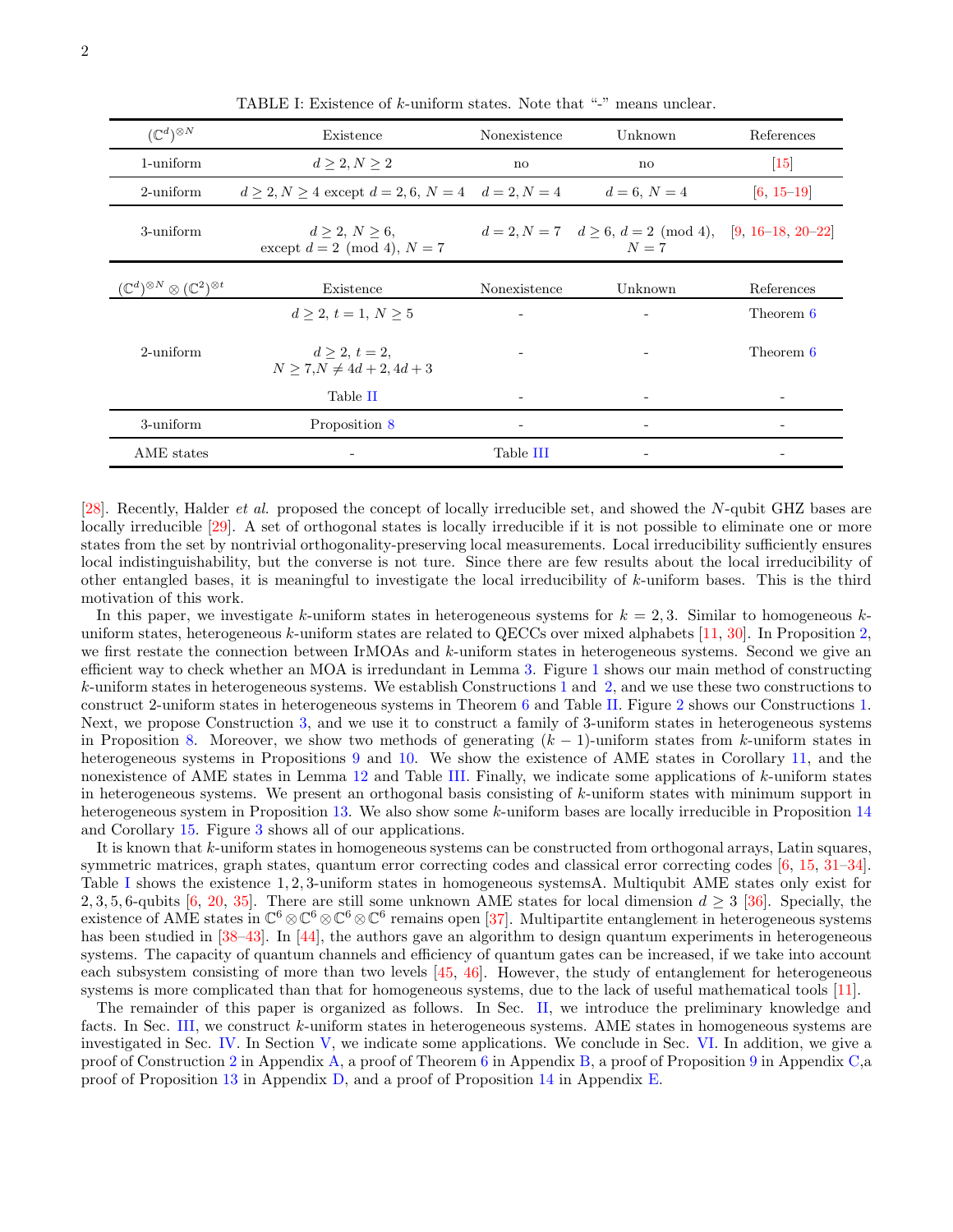

<span id="page-2-0"></span>FIG. 1: The main method of constructing  $k$ -uniform states in heterogeneous systems in this paper.

### <span id="page-2-1"></span>II. PRELIMINARY

In this section we introduce the preliminary knowledge and facts used in this paper. Let  $(\mathbb{C}^d)^{\otimes N}$  denote  $\mathbb{C}^d \otimes \mathbb{C}^d \otimes$  $\dots \otimes \mathbb{C}^d$ , where d repeats N times. For convenience, we assume that  $d_1 \geq d_2 \geq \dots \geq d_N$  in  $\mathbb{C}^{d_1} \otimes \mathbb{C}^{d_2} \otimes \dots \otimes \mathbb{C}^{d_N}$ . k-uniform state  $|\psi\rangle$  in  $\mathbb{C}^{d_1} \otimes \mathbb{C}^{d_2} \otimes \cdots \otimes \mathbb{C}^{d_N}$  has the property that all reductions to k parties are maximally mixed. That is, for any subset  $\{i_1, i_2, ..., i_k\}$  ⊂  $\{1, 2, ..., N\}$ , we have

$$
\rho_{\{i_1, i_2, \dots, i_k\}} = \operatorname*{Tr}_{\{i_1, i_2, \dots, i_k\}^c} |\psi\rangle\langle\psi| = \frac{1}{d_{i_1} d_{i_2} \cdots d_{i_k}} I_{d_{i_1} d_{i_2} \cdots d_{i_k}},\tag{1}
$$

where  $\{i_1, i_2, \ldots, i_k\}^c = \{1, 2, \ldots, N\} / \{i_1, i_2, \ldots, i_k\}$ , and  $\text{Tr}_{\{i_1, i_2, \ldots, i_k\}^c}$  is the partial trace operation. Due to the Schmidt decomposition of bipartite pure state, we obtain that  $d_1 d_2 \cdots d_k \leq d_{k+1} d_{k+2} \cdots d_N$ . Thus k satisfies  $k \leq \lfloor \frac{N}{2} \rfloor$ . If  $k = \lfloor \frac{N}{2} \rfloor$  then  $|\psi\rangle$  is also called an absolutely maximally entangled (AME) state.

Next, orthogonal arrays and mixed orthogonal arrays are essential in statistics and have wide applications in computer science and cryptography. They are related to finite fields, finite geometry and classical error-correcting codes [\[47\]](#page-16-4). Formally, a mixed orthogonal array  $MOA(r, d_1^{n_1}d_2^{n_2} \ldots d_\ell^{n_\ell}, k)$  is an array of r rows and N columns, where  $N = \sum_{i=1}^{\ell} n_i$ , the first  $n_1$  columns have symbols from  $\{0, 1, \ldots, d_1 - 1\}$ , the next  $n_2$  columns have symbols from  $\{0, 1, \ldots, d_2 - 1\}$ , and so on, with the property that in any  $r \times k$  subarray every possible k-tuple occurs the same number of times as a row. Here each  $d_i$  is called a level, and  $d_i^n$  means level  $d_i$  repeats  $n_i$  times. If  $\ell = 1$  and  $n_1 = N$ , then a mixed orthogonal array is reduced to an orthogonal array, denoted by  $OA(r, d^N, k)$ . Without loss of generality, we assume  $d_1 > d_2 > \cdots > d_l$ . A mixed orthogonal array is *simple* if the rows are all distinct. The following are two examples of simple MOAs.

<span id="page-2-2"></span>

| $(0\; 0\; 0\; 0\; 0)$<br>$\overline{0}$<br>1 0 0 1 1<br>1 0 0<br>is an MOA $(8, 4^12^4, 2);$<br>Example 1<br>2 0 1 0 1<br>$2^{\circ}$<br>$\overline{0}$<br>1 0<br>3 0<br>1 1 0<br>31001 | $0\;\;0\;\;0\;\;0$<br>$\overline{0}$<br>$\overline{0}$<br>1 0<br>$\overline{0}$<br>0 <sub>1</sub><br>0 <sub>1</sub><br>$\overline{0}$<br>$\overline{0}$<br>$\overline{0}$<br>1 0<br>1 0 0<br>is an MOA $(12, 3^12^4, 2)$ .<br>1 0 0 0 1<br>$\overline{0}$<br>2 0<br>1 0<br>2 1 0 0 0<br>2 0 |
|-----------------------------------------------------------------------------------------------------------------------------------------------------------------------------------------|---------------------------------------------------------------------------------------------------------------------------------------------------------------------------------------------------------------------------------------------------------------------------------------------|
|-----------------------------------------------------------------------------------------------------------------------------------------------------------------------------------------|---------------------------------------------------------------------------------------------------------------------------------------------------------------------------------------------------------------------------------------------------------------------------------------------|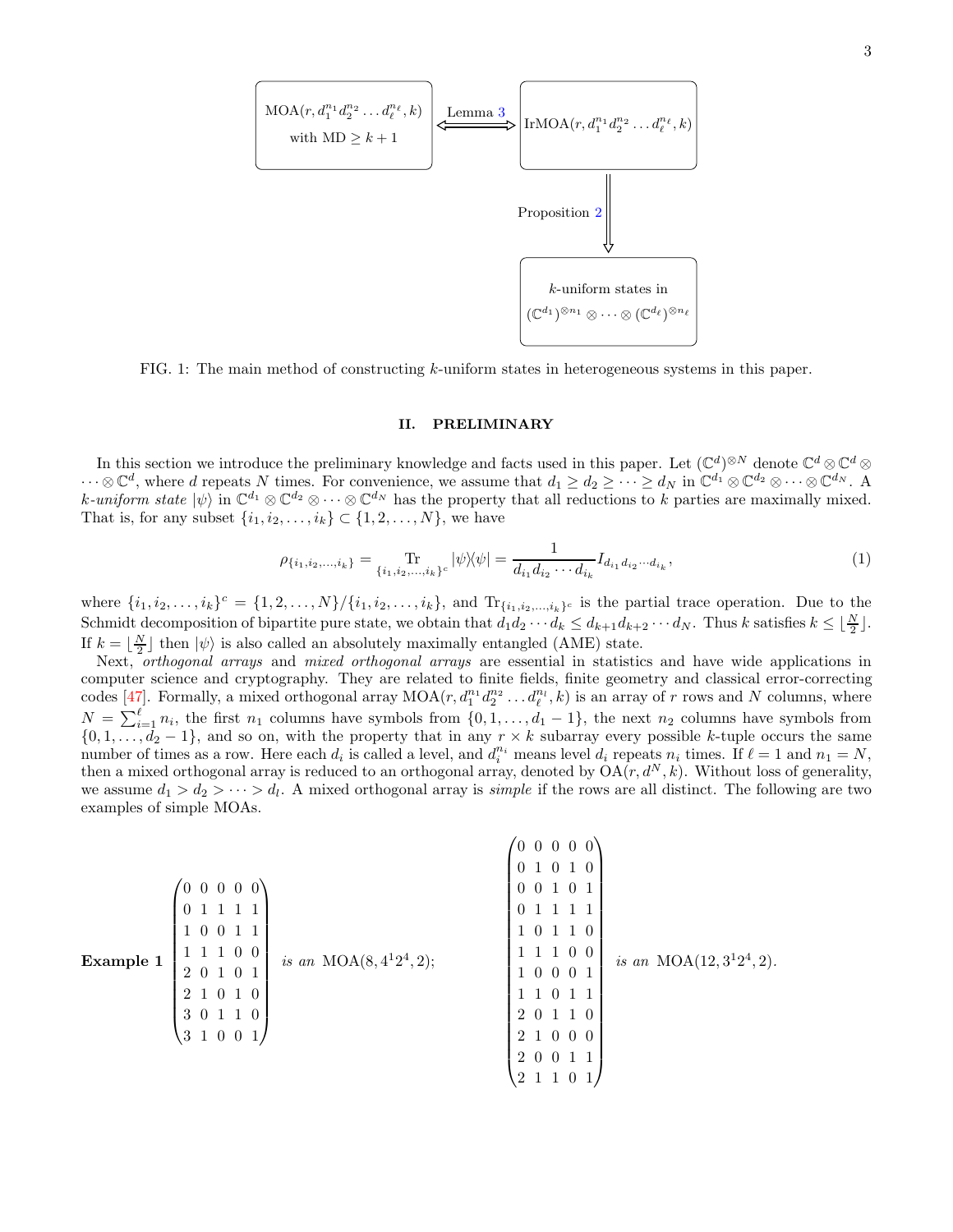Using the MOA(8, 4<sup>1</sup>2<sup>4</sup>, 2) in the above example, we can construct a 2-uniform state in  $\mathbb{C}^4 \otimes (\mathbb{C}^2)^{\otimes 4}$ ,

<span id="page-3-0"></span>
$$
|\psi\rangle = \frac{1}{2\sqrt{2}}(|00000\rangle + |01111\rangle + |10011\rangle + |11100\rangle + |20101\rangle + |21010\rangle + |30110\rangle + |31001\rangle).
$$
 (2)

<span id="page-3-3"></span>Not all mixed orthogonal arrays can be used to construct k-uniform states in heterogeneous systems. The  $MOA(12, 3^12^4, 2)$  $MOA(12, 3^12^4, 2)$  $MOA(12, 3^12^4, 2)$  in Example 1 implies the state  $|\phi\rangle = \frac{1}{2\sqrt{3}}$  $\frac{1}{2\sqrt{3}}(|00000\rangle+|01010\rangle+|00101\rangle+|01111\rangle+|10110\rangle+|11100\rangle+$  $|10001\rangle + |11011\rangle + |20110\rangle + |21000\rangle + |20011\rangle + |21101\rangle) \in \mathbb{C}^3 \otimes (\mathbb{C}^2)^{\otimes 4}$ . However,  $|\phi\rangle$  is not a 2-uniform state, because the reduced density operator of the first two parties of  $|\phi\rangle$  is no longer diagonal. To characterize the relation between mixed orthogonal arrays and k-uniform states, we introduce the irredundant mixed orthogonal arrays [\[11\]](#page-15-1). An MOA $(r, d_1^{n_1}d_2^{n_2} \ldots d_\ell^{n_\ell}, k)$  with  $N = \sum_{i=1}^\ell n_i$  columns is called irredundant, if when removing from the array any k columns, all remaining r rows containing  $N - k$  symbols each, are all different. Denote IrMOA( $r, d_1^{n_1}d_2^{n_2}...d_\ell^{n_\ell}, k$ ) and IrOA $(r, d^N, k)$  as the irredundant MOA $(r, d_1^{n_1}d_2^{n_2} \ldots d_\ell^{n_\ell}, k)$  and irredundant OA $(r, d^N, k)$ , respectively. In the following, we show that irredundant mixed orthogonal arrays can be used to construct k-uniform states in heterogeneous systems. The proof is given in [\[11\]](#page-15-1).

**Proposition 2** If array  $(m_{i,j})_{1 \leq i \leq r; 1 \leq j \leq N}$  is an IrMOA $(r, d_1^{n_1} d_2^{n_2} \ldots d_\ell^{n_\ell}, k)$ , then  $|\psi\rangle = \frac{1}{\sqrt{r}} \sum_{i=1}^r |m_{i,1} m_{i,2} \ldots m_{i,N}\rangle$ is a k-uniform state in  $(\mathbb{C}^{d_1})^{\otimes n_1} \otimes (\mathbb{C}^{d_2})^{\otimes n_2} \otimes \cdots \otimes (\mathbb{C}^{d_\ell})^{\otimes n_\ell}$ .

In Example [1,](#page-2-2) one can verify that the MOA $(8,4^12^4,2)$  is irredundant, while the MOA $(12,3^12^4,2)$  is not. By Proposition [2](#page-3-0) we can construct a 2-uniform state in  $\mathbb{C}^4 \otimes (\mathbb{C}^2)^{\otimes 4}$ . In the next section, we give some constructions of k-uniform states in heterogeneous systems by irredundant mixed orthogonal arrays.

### <span id="page-3-2"></span>III. CONSTRUCTIONS OF k-UNIFORM STATES IN HETEROGENEOUS SYSTEMS

In this section, we introduce the connection between mixed orthogonal arrays with certain minimum Hamming distance and irredundant mixed orthogonal arrays in Lemmas [3](#page-3-1) and [4.](#page-4-2) Based on this connection, we give Constructions [1](#page-4-0) and [2,](#page-5-1) and we use these two constructions to construct 2-uniform states in heterogeneous systems in Theorem [6](#page-5-0) and Table [II.](#page-6-0) We also give Construction [3,](#page-6-2) and we use it to construct 3-uniform states in heterogeneous systems in Proposition [8.](#page-6-1) We also give two methods of generating  $(k-1)$ -uniform states from k-uniform states in Propositions [9](#page-7-0) and [10.](#page-7-1)

### <span id="page-3-1"></span>A. The minimum Hamming distance of MOAs

It is not easy to check whether an MOA is an IrMOA by definition when it has many columns. We introduce an efficient way to check whether an MOA is irredundant. This method was first used to check whether an OA is irredundant [\[17\]](#page-15-23). First of all, we introduce the Hamming distance of two vectors, which is from the literature of coding theory. For an  $r \times N$  matrix  $M = {\bf m}_1, {\bf m}_2, \ldots, {\bf m}_r$ , the Hamming distance between the row vectors  $m_i$  and  $m_j$ , denoted by HD $(m_i, m_j)$ , is the number of column positions in which symbols are different. We call  $\min_{\mathbf{j}}$  HD( $\mathbf{m}_i$ ,  $\mathbf{m}_j$ ) the minimum Hamming distance of M, denoted by MD(M). Now we give the connection  $1 \leq i < j \leq r$ between MOAs with certain MD and IrMOAs.

**Lemma 3** If M is an  $MOA(r, d_1^{n_1}d_2^{n_2} \ldots d_\ell^{n_\ell}, k)$ , then M is irredundant if and only if  $MD(M) \geq k+1$ .

**Proof.** The sufficiency is obvious. We only need to consider the necessity. Let  $N = n_1 + n_2 + \cdots + n_\ell$ . Assume  $HD(\mathbf{m}_i, \mathbf{m}_j) = MD(M) = b \le k$ , where  $\mathbf{m}_i = (m_{i,s})_{1 \le s \le N}$ ,  $\mathbf{m}_j = (m_{j,s})_{1 \le s \le N}$  are two row vectors of M, then there exists a set  $\{s_1, s_2, \ldots, s_b\} \subset \{1, 2, \ldots, N\}$  such that  $m_{i, s_t} \neq m_{j, s_t}$  for any  $1 \leq t \leq b$ . It means that for any  $s \in \{s_1, s_2, \ldots, s_b\}^c$ ,  $m_{i,s} = m_{j,s}$ . Since  $N - b \ge N - k$ , it contradicts to the definition of IrMOAs. □

Specially, an MOA is simple if and only if  $MD \geq 1$  $MD \geq 1$ . Figure 1 shows our main method of constructing k-uniform states in heterogeneous systems. The MDs of the  $MOA(8, 4^12^4, 2)$  $MOA(8, 4^12^4, 2)$  $MOA(8, 4^12^4, 2)$  and the  $MOA(12, 3^12^4, 2)$  given by Example 1 are 3 and 1 respectively. Thus the  $MOA(8, 4^12^4, 2)$  is irredundant, while the  $MOA(12, 3^12^4, 2)$  is not by Lemma [3.](#page-3-1)

If we remove some columns of  $\text{MOA}(r, d_1^{n_1}d_2^{n_2} \ldots d_\ell^{n_\ell}, k)$ , it is still an  $\text{MOA}(r, d_1^{n'_1}d_2^{n'_2} \ldots d_\ell^{n'_\ell}, k)$ . In [\[11](#page-15-1)], the authors proposed a concept called *endurance of k uniformity*, which is the maximum number of columns of an IrMOA with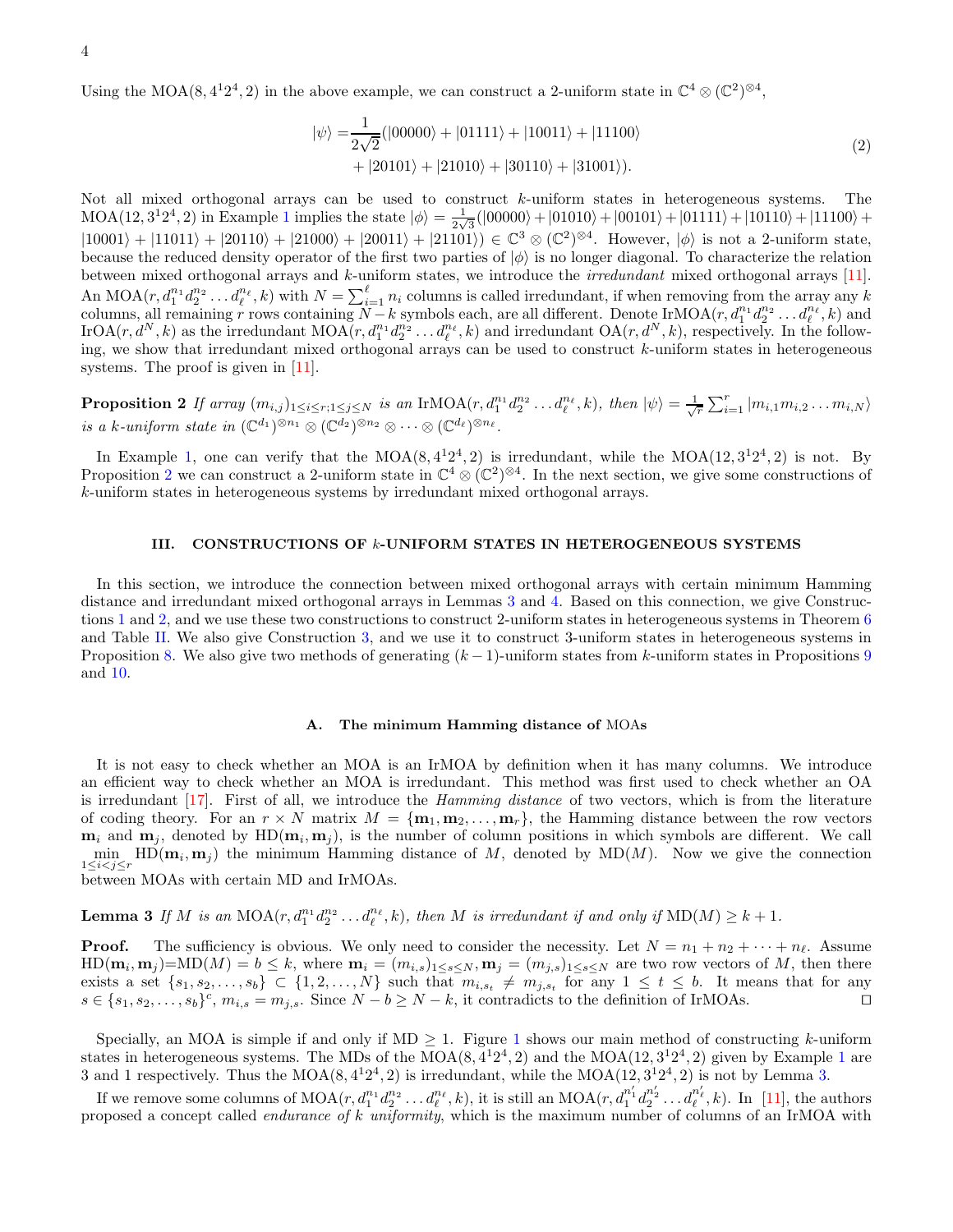|       |  | $MOA(r, d_1^{n_1} \ldots d_\ell^{n_\ell}, 2)$              |  | $\mathrm{MOA}(d_{i}, s_{1}^{t_{1}} \ldots s_{k}^{t_{k}}, 2)$ |                      |                  | $MOA(r, d_1^{n_1} \ldots d_{i-1}^{n_{i-1}} s_1^{t_1} \ldots s_k^{t_k} d_i^{n_i-1} \ldots d_\ell^{n_\ell}, 2)$ |           |  |
|-------|--|------------------------------------------------------------|--|--------------------------------------------------------------|----------------------|------------------|---------------------------------------------------------------------------------------------------------------|-----------|--|
| level |  | $d_1 \cdots d_i \cdots d_\ell$                             |  |                                                              | $s_1 \cdots s_k$     |                  | $d_1 \cdots s_1 \cdots s_k \cdots d_\ell$                                                                     |           |  |
|       |  |                                                            |  |                                                              | $\mathbf{v}_0$       |                  | $\mathbf{f}(\mathbf{x}) = \mathbf{f}(\mathbf{x})$ , where $\mathbf{f}(\mathbf{x})$                            |           |  |
|       |  | $\begin{array}{ccccc}\n\vdots & & 0 & \vdots\n\end{array}$ |  | $``+"$                                                       | $\mathbf{v}_1$       | $``\Rightarrow"$ | $\mathbf{v}_0$                                                                                                | $\bullet$ |  |
|       |  | $\overline{c}$                                             |  |                                                              |                      |                  | $\mathbf{v}_c$                                                                                                |           |  |
|       |  |                                                            |  |                                                              | $\mathbf{v}_{d_i-1}$ |                  |                                                                                                               |           |  |

<span id="page-4-1"></span>FIG. 2: Expansive replacement. We replace one column of level  $d_i$  of  $\text{MOA}(r, d_1^{n_1} \dots d_\ell^{n_\ell}, 2)$  with a simple  $\text{MOA}(d_i, s_1^{t_1} \dots s_k^{t_k}, 2)$ . It means that we replace the symbol c in the column of level  $d_i$  with vector  $\mathbf{v}_c$  for  $c = 0, 1, \ldots, d_i - 1$ . Then we obtain an MOA $(r, d_1^{n_1} \ldots d_{i-1}^{n_{i-1}} s_1^{t_1} \ldots s_k^{t_k} d_i^{n_i-1} \ldots d_\ell^{n_\ell}, 2)$ .

<span id="page-4-2"></span>strength k that can be removed so that the resultant MOA preserves both irredundancy and strength k. By Lemma [3,](#page-3-1) we can easily estimate the endurance of k uniformity, which must be at least MD  $-(k+1)$ . Thus we have the following lemma.

**Lemma 4** Suppose M is an IrMOA $(r, d_1^{n_1}d_2^{n_2} \ldots d_\ell^{n_\ell}, k)$  with MD =  $b \geq k+1$ . If we remove any  $c \leq b - (k+1)$ columns of M, then it becomes an IrMOA $(r, d_1^{n'_1}d_2^{n'_2} \ldots d_\ell^{n'_\ell}, k)$ , where  $n'_i \leq n_i$ ,  $1 \leq i \leq \ell$  and  $(n_1 + n_2 + \cdots + n_\ell)$  –  $(n'_1 + n'_2 + \cdots + n'_\ell) = c.$ 

Now, we give an example.

# Example 5

$$
\begin{pmatrix}\n0 & 0 & 0 & 0 & 0 & 0 & 1 & 1 & 1 & 1 & 1 & 1 & 2 & 2 & 2 & 2 & 2 & 2 \\
0 & 1 & 2 & 1 & 2 & 0 & 1 & 2 & 0 & 2 & 0 & 1 & 2 & 0 & 1 & 0 & 1 & 2 \\
0 & 2 & 1 & 1 & 0 & 2 & 1 & 0 & 2 & 2 & 1 & 0 & 2 & 1 & 0 & 0 & 2 & 1 \\
0 & 2 & 2 & 0 & 1 & 1 & 1 & 0 & 0 & 1 & 2 & 2 & 2 & 1 & 1 & 2 & 0 & 0 \\
0 & 0 & 1 & 2 & 2 & 1 & 1 & 1 & 2 & 0 & 0 & 2 & 2 & 2 & 0 & 1 & 1 & 0 \\
0 & 1 & 2 & 0 & 1 & 2 & 1 & 2 & 1 & 0 & 2 & 0 & 2 & 2 & 2 & 1 & 0 & 1 \\
0 & 1 & 2 & 0 & 1 & 2 & 0 & 1 & 2 & 0 & 1 & 2 & 0 & 1 & 2 \\
0 & 0 & 0 & 1 & 1 & 1 & 0 & 0 & 0 & 1 & 1 & 1 & 0 & 0 & 0 & 1 & 1 & 1\n\end{pmatrix} \quad is \text{ an } \text{MOA}(18, 3^72^1, 2).
$$

It has MD = 5, so we can obtain an IrMOA(18,3<sup>6</sup>2<sup>1</sup>,2), an IrOA(18,3<sup>7</sup>,2), an IrMOA(18,3<sup>5</sup>2<sup>1</sup>,2) and an IrOA $(18, 3^6, 2)$  by Lemma [4.](#page-4-2)

#### B. Constructions of 2-uniform states in heterogeneous systems

<span id="page-4-0"></span>In this subsection, we introduce some methods of constructing  $MOA(r, d_1^{n_1}d_2^{n_2} \ldots d_\ell^{n_\ell}, 2)$  with certain MD. The first method is the so-called expansive replacement [\[47,](#page-16-4) Chapter 9]. See the following construction and Figure [2.](#page-4-1)

**Construction 1** Suppose  $A_1$  is an  $MOA(r, d_1^{n_1}d_2^{n_2} \ldots d_\ell^{n_\ell}, 2)$  with  $MD(A_1) = b$ , and  $A_2$  is a simple  $\text{MOA}(d_i, s_1^{t_1} s_2^{t_2} \ldots s_k^{t_k}, 2)$ . Suppose **c** is a column vector of  $A_1$  with level  $d_i$ . Namely **c** is the  $(n_1+n_2+\ldots+n_{i-1}+k)$ -th column of  $A_1$  for some  $1 \leq k \leq n_i$ . Assume  $A_2$  has row vectors  $\{v_0, v_1, \ldots, v_{d_i-1}\}$ . If we replace the symbol c of c  $with \mathbf{v}_c$  for  $c = 0, 1, ..., d_i - 1$ , then we obtain  $A'_1$  which is an  $\text{MOA}(r, d_1^{n_1}d_2^{n_2}...d_{i-1}^{n_{i-1}}s_1^{t_1}s_2^{t_2}...s_k^{t_k}d_i^{n_i-1}d_{i+1}^{n_{i+1}}...d_{\ell}^{n_{\ell}}, 2)$ with  $MD(A'_1) \geq b$ . Thus, if  $A_1$  is irredundant, then  $A'_1$  must be irredundant.

**Proof.** We only need to discuss the MD of  $A'_1$ . Assume  $HD(\mathbf{m}_i, \mathbf{m}_j) = b$ , where  $\mathbf{m}_i = (m_{i,s}), \mathbf{m}_j = (m_{j,s})$  are two row vectors of  $A_1$ . Denote  $\mathbf{m}'_i$  (resp.  $\mathbf{m}'_j$ ) is the replaced row of  $\mathbf{m}_i$  (resp.  $\mathbf{m}_j$ ) in  $A'_1$ . If the elements of  $m_{i,s}$  and  $m_{j,s}$ in level  $d_i$  (replaced column) are the same, then after replacement,  $HD(\mathbf{m}'_i, \mathbf{m}'_j) = b$ . If the elements of  $m_{i,s}$  and  $m_{j,s}$ in level  $d_i$  (replaced column) are different, then  $HD(\mathbf{m}'_i, \mathbf{m}'_j) \geq b$ , since  $A_2$  is simple. Thus, we have  $MD(A'_1) \geq b$ .  $\Box$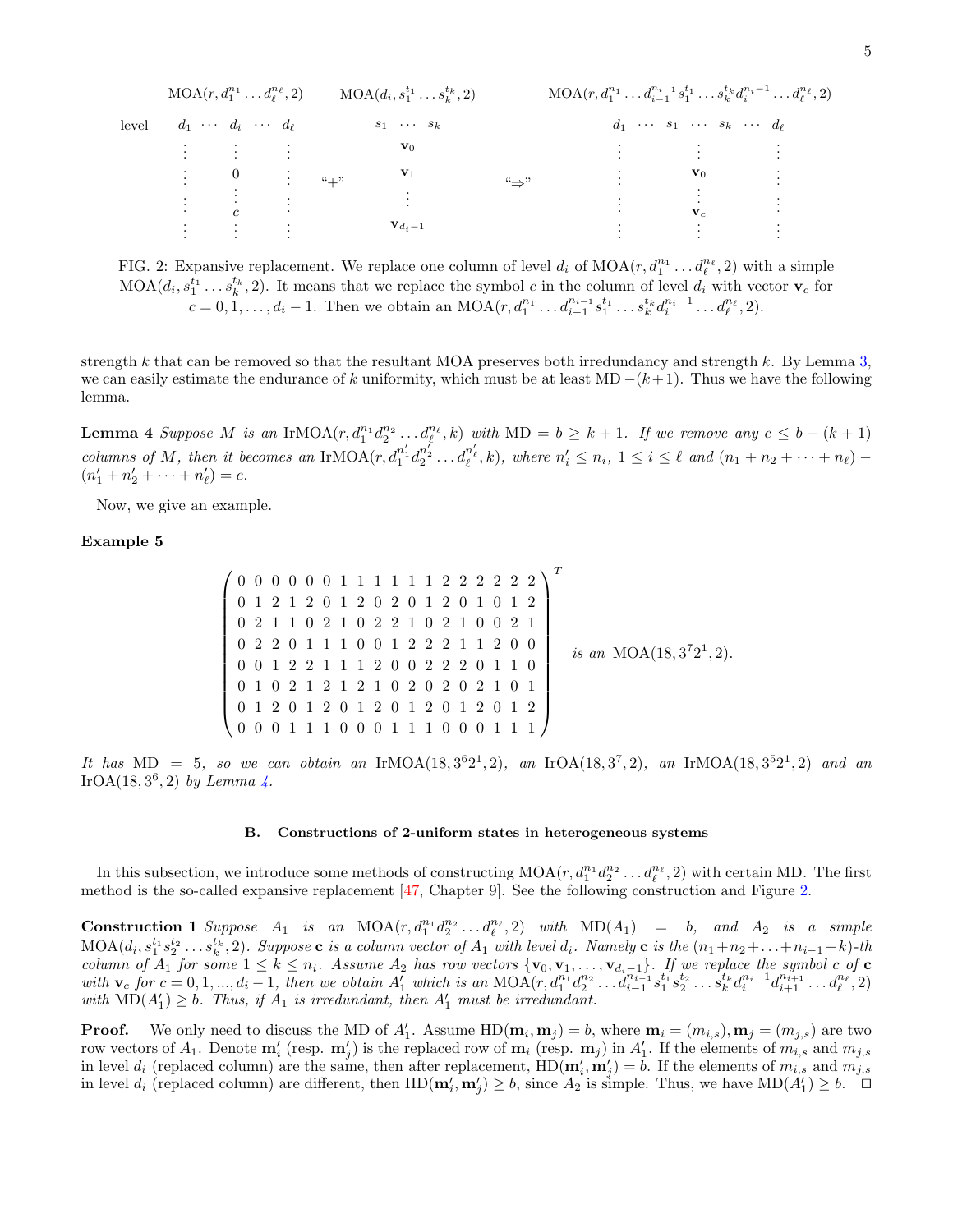For example, there is an MOA(36,  $12^{1}3^{12}$ , 2) with MD = 9 and a simple MOA(12,  $3^{1}2^{4}$ , 2) [\[48\]](#page-16-5), then we obtain an  $MOA(36, 3^{13}2^4, 2)$  with  $MD \ge 9$  by Construction [1.](#page-4-0)

There is a *splitting* method for MOAs in [\[49\]](#page-16-6). Given an  $MOA(r, (d_1d_2)^1d_3^1 \dots d_N^1, t)$  with MD = b, where  $d_1d_2, d_3, \ldots, d_N$  are unordered, we can obtain an  $\text{MOA}(r, d_1^1d_2^1d_3^1 \ldots d_N^1, t)$  with  $\text{MD} \geq b$ , by replacing the symbols in level  $d_1d_2$  with those pairs of a trivial  $MOA(d_1d_2, d_1^1d_2^1, 2)$ . The discussion of MD is the same as the proof of Construction [1.](#page-4-0) For example, there is an MOA(18,  $3^66^1$ , 2) with MD = 5 [\[48](#page-16-5)], then we obtain an MOA(18,  $3^72^1$ , 2) with MD  $\geq$  5. It is worth noting that there exists also a splitting method for k-uniform states [\[11](#page-15-1)]. Given a k-uniform state in  $\mathbb{C}^{d_1 d_2} \otimes \mathbb{C}^{d_3} \otimes \cdots \otimes \mathbb{C}^{d_N}$ , we can obtain a k-uniform state in  $\mathbb{C}^{d_1} \otimes \mathbb{C}^{d_2} \otimes \mathbb{C}^{d_3} \otimes \cdots \otimes \mathbb{C}^{d_n}$ , by replacing the states in  $\mathbb{C}^{d_1 d_2}$  with those in  $\mathbb{C}^{d_1} \otimes \mathbb{C}^{d_2}$ . By this reason, the authors in [\[11](#page-15-1)] mainly focused on *genuinely heteroge*neous systems, i.e., systems composed of subsystems with coprime levels (e.g., qubits-qutrits or qutrits-ququints). We emphasize that the converse of the splitting method is not true. For example, we cannot obtain a 1-unfiorm state in  $\mathbb{C}^4 \otimes \mathbb{C}^2 \otimes \mathbb{C}^2$  from a  $|\text{GHZ}\rangle = \frac{1}{\sqrt{2}}$  $\frac{1}{2}(|0000\rangle + |1111\rangle)$  in  $(\mathbb{C}^2)^{\otimes 4}$ . The converse of the splitting method can be true if we add a condition. We will discuss this probem in Proposition [10.](#page-7-1) Thus, we focus on the heterogeneous systems no matter whether they are genuinely heterogeneous systems.

Next, we give the second construction of  $\text{MOA}(r, d_1^{n_1}d_2^{n_2} \ldots d_\ell^{n_\ell}, 2)$  with certain MD by *difference scheme*. Let S be an additive group with d different symbols. An  $s \times N$  matrix D with entries from S is called a difference scheme if it has the property that the difference between every pair of columns contains the d symbols equally often [\[47,](#page-16-4) Chapter 6]. Denote it by  $D(s, N, d)$ . We often choose  $S = \mathbb{Z}_d$  or Galois field GF(d). A difference scheme  $D(\lambda d, \lambda d, d)$  is also called a generalized Hadamard matrix (GHM). Since S is an additive group, the transpose of  $D(\lambda d, \lambda d, d)$  is still a GHM.

For two matrices  $A_1 = (a_{i,j})_{1 \le i \le r_1, 1 \le j \le N_1}$  and  $A_2 = (f_{i,j})_{1 \le i \le r_2, 1 \le j \le N_2}$ , denote  $A_1 \oplus A_2 = (a_{i,j} + A_2)_{1 \le i \le r_1, 1 \le j \le N_1}$ where  $a_{i,j} + A_2 = (a_{i,j} + f_{i',j'})_1 \le i' \le r_2, 1 \le j' \le N_2$ . Thus  $A_1 \oplus A_2$  has  $r_1 r_2$  rows and  $N_1 N_2$  columns. Given an  $\overline{OA}(r, d^N, 2)$ ,  $N \geq 1$  and a GHM  $D(\lambda d, \lambda d, d)$ , we can obtain a new MOA with certain MD through "⊕". Note that when  $N = 1$ , we say  $(0, 1, ..., d - 1)^T$  is an  $OA(d, d^1, 2)$ .

<span id="page-5-1"></span>**Construction 2** Let  $A_1$  be an  $OA(r, d^N, 2)$  with  $MD(A_1) = b$ ,  $N \ge 1$ . Assume  $A_2$  is a GHM  $D(\lambda d, \lambda d, d)$ , then  $A'_1 = (\mathbf{m}^T, A_1 \oplus A_2)$  is an MOA(r)d,  $(\lambda d)^1 d^{N \lambda d}$ , 2) with  $MD(A'_1) = min\{\lambda(d-1)N + 1, \lambda db\}$ , where the row vector  $\mathbf{m} = (m_j)_{1 \leq j \leq r \lambda d}$  has  $m_j = j - 1 \pmod{\lambda d}$ .

<span id="page-5-0"></span>See Appendix [A](#page-11-0) for the proof of Construction [2.](#page-5-1) Now, we give some results of 2-uniform states by Construction [2.](#page-5-1)

**Theorem 6** (i) For any  $d \geq 2$ , there exists a 2-uniform state in  $(\mathbb{C}^d)^{\otimes N} \otimes \mathbb{C}^2 \otimes \mathbb{C}^2$  for any  $N \geq 7$  and  $N \neq 0$  $4d + 2$ ,  $4d + 3$ .

(ii) For any  $d \geq 2$ , there exists a 2-uniform state in  $(\mathbb{C}^d)^{\otimes N} \otimes \mathbb{C}^2$  for any  $N \geq 5$ .

See Appendix [B](#page-11-1) for the proof of Theorem [6.](#page-5-0) Other types of GHMs can be found in [\[50](#page-16-7), [51\]](#page-16-8). Let  $A_2$  be a  $D(s, N_1, d)$ in Construction [2,](#page-5-1) then  $A'_1 = (\mathbf{m}^T, A_1 \oplus A_2)$  is an MOA( $rs, s^1 d^{NN_1}, 2$ ), where vector  $\mathbf{m} = (m_j)_{1 \leq j \leq rs}$  has  $m_j = j - 1$ (mod s) [\[47\]](#page-16-4). Although we cannot determine the MD of  $A'_1$  directly, we still can use it to construct IrMOAs. For example, there exists a difference scheme  $D(15, 9, 3)$   $A_2$  [\[51\]](#page-16-8). Let  $A_1 = (0, 1, 2)^T$ , then  $A'_1 = (\mathbf{m}^T, A_1 \oplus A_2)$  is an  $MOA(45, 15<sup>139</sup>, 2)$ . We numerically determine  $MD(A'_1) = 5$ . Thus, we can construct a 2-uniform state in  $\mathbb{C}^5 \otimes (\mathbb{C}^3)^{\otimes N}$ for  $8 \le N \le 10$ .

<span id="page-5-2"></span>Obviously, we can obtain more constructions of 2-uniform states in heterogeneous systems by combining Constructions [1](#page-4-0) and [2.](#page-5-1)

**Example 7** There exists a 2-uniform state in  $(\mathbb{C}^3)^{\otimes N} \otimes (\mathbb{C}^2)^{\otimes t}$  if t and N satisfy one of the following two conditions: (a)  $3 \le t \le 4$ ,  $N \ge 7$ , (b)  $5 \le t \le 11$ ,  $N \ge 6$ . We prove the existence as follows.

From the proof of Theorem  $6$  (i), we have an MOA $(4d^{n+1}, (4d^n)^1d^{4d^n}, 2)$  with MD =  $4d^{n-1}(d-1) + 1$  for  $n \ge 1$ , and an MOA $(4d^{n+1}, (4d)^{1}d^{\frac{4d(d^{n-1})}{d-1}}, 2)$  with MD =  $4d^{n} - 3$  for  $n \geq 2$ , where d is a prime power. We can obtain an  $\text{MOA}(4d^{n+1}, (4d)^1 d^{4d^2+n-1}, 2)$  with  $\text{MD} \geq 4d^{n-1}(d-1)+1$  by splitting method. Thus when d is a prime power, there exists an IrMOA $(r, (4d)^1 d^N, 2)$   $A_1$  for  $N \geq 6$  $N \geq 6$  and  $N \neq 4d+1$ ,  $4d+2$ , by the same discussion as Theorem 6 (i).

Since there exists an MOA(72, 3<sup>24</sup>24<sup>1</sup>, 2) with MD = 17 [\[48](#page-16-5)], there exists an IrMOA(72, (12)<sup>13N</sup>, 2) for  $11 \le N \le 24$ by splitting method and Lemma [4.](#page-4-2) Let  $d = 3$  in  $A_1$ , then there exists an IrMOA $(r, (12)^13^N, 2)$  for  $N \geq 6$  and  $N \neq 13, 14$ . Since  $11 \leq 13, 14 \leq 24$ , there exists an IrMOA $(r, (12)^{13}, 2)$   $A'_{1}$  for  $N \geq 6$ . There exists a simple  $MOA(12, 3^{1}2^{t}, 2)$  $MOA(12, 3^{1}2^{t}, 2)$  $MOA(12, 3^{1}2^{t}, 2)$   $A_{2}$  for  $3 \leq t \leq 4$  (Example 1 gives a simple MOA(12,  $3^{1}2^{4}$ , 2). It becomes a simple MOA(12,  $3^{1}2^{3}$ , 2) if we remove the last column of  $\text{MOA}(12,3^{124},2)$ ). We can obtain an IrMOA(r,  $3^{N+12t},2$ ) for  $3 \le t \le 4$  and  $N \ge 6$ , by combining  $A'_1$  and  $A_2$  through Construction [1.](#page-4-0) Moreover, there exists a simple  $OA(12, 2^t, 2)$  for  $5 \le t \le 11$  [\[48](#page-16-5)]. Thus, there exists an IrMOA $(r, 3^N 2^t, 2)$  for  $5 \le t \le 11$  and  $N \ge 6$ .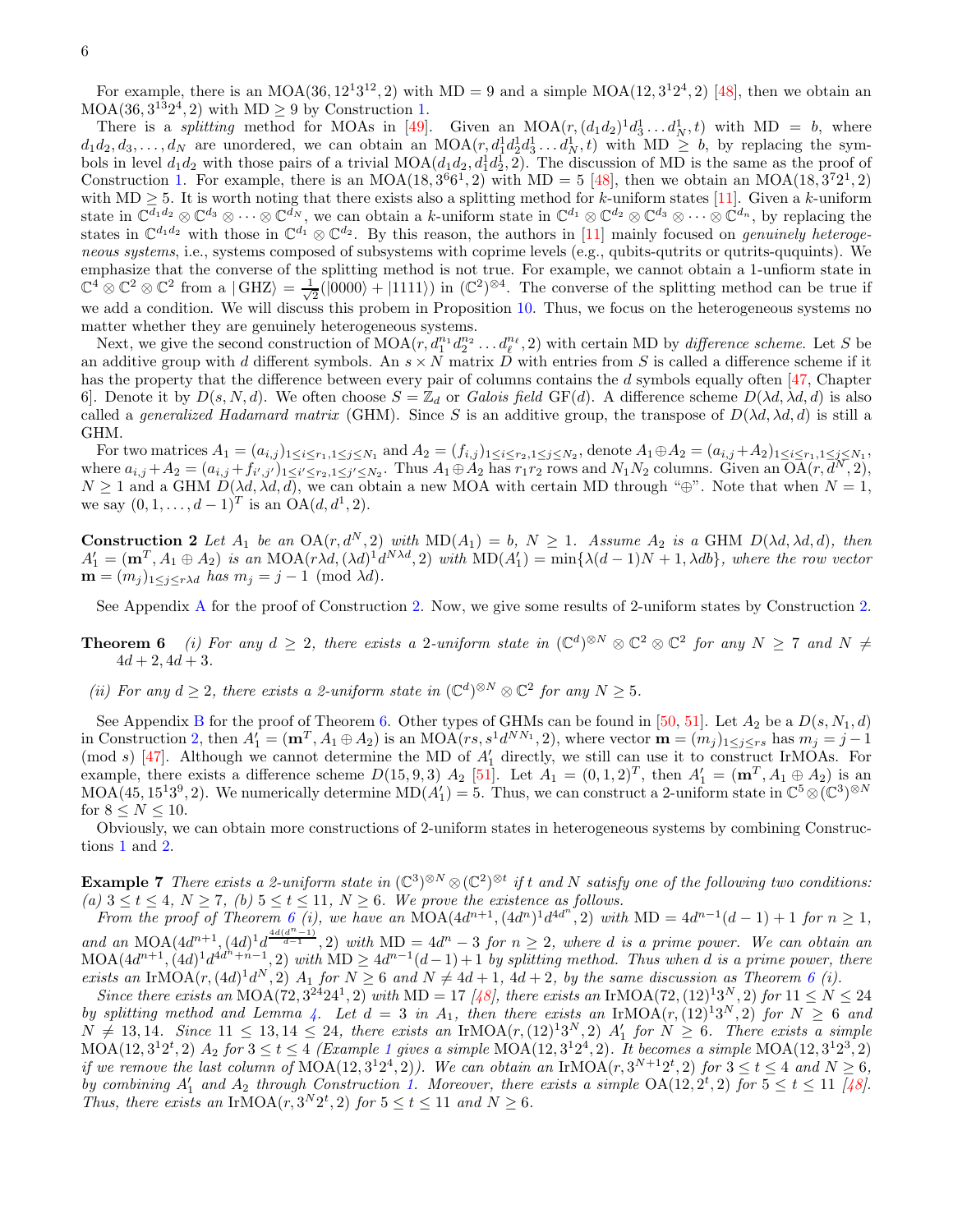<span id="page-6-0"></span>

| IrMOA $(r, (4d)^1 d^N, 2)$ +     | simple MOAs                                                              | $\Rightarrow$ IrMOA $(r, d^N 2^t, 2)$           |
|----------------------------------|--------------------------------------------------------------------------|-------------------------------------------------|
| $d = 3, N > 6$                   | $MOA(12, 3^12^t, 2), 3 \le t \le 4$                                      | $d = 3, 3 \le t \le 4, N \ge 7$                 |
|                                  | $OA(12, 2^t, 2), 5 \le t \le 11$                                         | $d = 3, 5 \le t \le 11, N \ge 6$                |
|                                  | $MOA(20, 5^12^t, 2), 3 \le t \le 8$<br>$OA(20, 2^t, 2), 5 \le t \le 19$  | $d = 5, 3 \le t \le 4, N \ge 7, N \ne 22, 23$   |
| $d = 5, N \geq 6, N \neq 21, 22$ |                                                                          | $d = 5, 5 \le t \le 8, N \ge 6, N \ne 22$       |
|                                  |                                                                          | $d = 5, 9 \le t \le 19, N \ge 6, N \ne 21, 22$  |
|                                  | $MOA(28, 7^12^t, 2), 3 \le t \le 12$<br>$OA(28, 2^t, 2), 6 \le t \le 27$ | $d = 7, 3 \le t \le 5, N \ge 7, N \ne 30, 31$   |
| $d = 7, N \ge 6, N \ne 29, 30$   |                                                                          | $d = 7, 6 \le t \le 12, N \ge 6, N \ne 30$      |
|                                  |                                                                          | $d = 7, 13 \le t \le 27, N \ge 6, N \ne 29, 30$ |

TABLE II: 2-uniform states in heterogeneous systems by combining Constructions [1](#page-4-0) and [2](#page-5-1)

By using the same method as Example [7,](#page-5-2) we have Table [II.](#page-6-0) One can refer to Refs. [\[47,](#page-16-4) [48\]](#page-16-5) for more constructions of simple MOAs.

#### C. A construction of 3-uniform states in heterogeneous systems

In [\[11\]](#page-15-1), the authors wondered whether there exist some examples of 3-uniform states in heterogeneous systems. Now, let us deal with this problem.

Let S be an abelian group of order d, and  $S^k$  denote the abelian group of order  $d^k$  consisting of all k-tuples of elements from S with the usual vector addition as the binary operation. Let  $S_0^k = \{(x_1, x_2, \ldots, x_k) : x_1 = x_2 = \cdots = x_k \in S\},$ then  $S_0^k$  is a subgroup of  $S^k$  of order d, and we will denote its cosets by  $S_i^k$ ,  $i = 0, 1, ..., d^{k-1} - 1$ . An  $s \times N$  matrix D based on S is a difference scheme of strength k [\[47,](#page-16-4) Chapter 6] if for every  $s \times k$  submatrix, by viewing each row as a coset representative, each coset  $S_i^k$ ,  $i = 0, 1, ..., d^{k-1} - 1$ , is represented equally often. Denote it by  $D_k(s, N, d)$ . When  $k = 2$ , one can check that  $D_k(s, N, d)$  is  $D(s, N, d)$ .

In the following we will show that a *Hadamard matrix* can be taken as a difference scheme of strength 2 and 3. A Hadamard matrix  $H_m$  is an  $m \times m$  matrix with entries +1's and -1's, which satisfies  $H_m^T H_m = mI_m$  [\[47\]](#page-16-4). If we replace −1 with 0 in  $H_m$ , then  $H_m$  is a GHM  $D(m, m, 2)$  over  $\mathbb{Z}_2$ , and it is also a  $D_3(m, m, 2)$  over  $\mathbb{Z}_2$  [\[52\]](#page-16-9). See Refs.  $[47, 51]$  $[47, 51]$  for more constructions of Hadamard matrices. The following is an  $H_4$ ,

$$
H_4 = \begin{pmatrix} 1 & 1 & 1 & 1 \\ 1 & 1 & 0 & 0 \\ 1 & 0 & 1 & 0 \\ 1 & 0 & 0 & 1 \end{pmatrix} . \tag{3}
$$

<span id="page-6-2"></span>It is known that  $D_3(s, N, d)$  can be used to construct MOAs with strength 3.

**Construction 3** Assume  $(A_1, A_2)$  is an MOA $(r, d^{n_1}2^{n_2}, 3)$  with  $MD(A_2) = b$ , where  $A_1$  is an  $r \times n_1$  matrix, and  $A_2$ is an  $r \times n_2$  matrix. Assume there also exists a  $D_3(m, N, d)$  D and a Hadamard matrix  $H_m$ , then  $(A_1 \oplus D, A_2 \oplus H_m)$ is an MOA( $rm, d^{n_1N}2^{n_2m}, 3)$  with MD( $A_2 \oplus H_m$ ) = min{ $\frac{\dot{m}}{2}n_2, mb$  }.

**Proof.** The construction of  $\text{MOA}(rm, d^{n_1N}2^{n_2m}, 3)$  is from Ref. [\[52](#page-16-9)]. We only need to show  $\text{MD}(A_2 \oplus H_m)$  =  $\min\{\frac{m}{2}n_2, mb\}$ . Since a Hadamard matrix is also a GHM, we can obtain  $MD(A_2 \oplus H_m) = \min\{\frac{m}{2}n_2, mb\}$  for the same discussion as Construction [2.](#page-5-1) □ □

<span id="page-6-1"></span>Now we give a family of 3-uniform states in heterogeneous systems by Construction [3,](#page-6-2) which answer the question posed in [\[11\]](#page-15-1).

**Proposition 8** (i) For any  $n \geq 1$ , there exists a 3-uniform state in  $(\mathbb{C}^3)^{\otimes N} \otimes (\mathbb{C}^2)^{\otimes t}$  for any N and t with  $0 \le N \le 4^n$  and  $7 \times 36^n + 4 \le t \le 9 \times 36^n$ .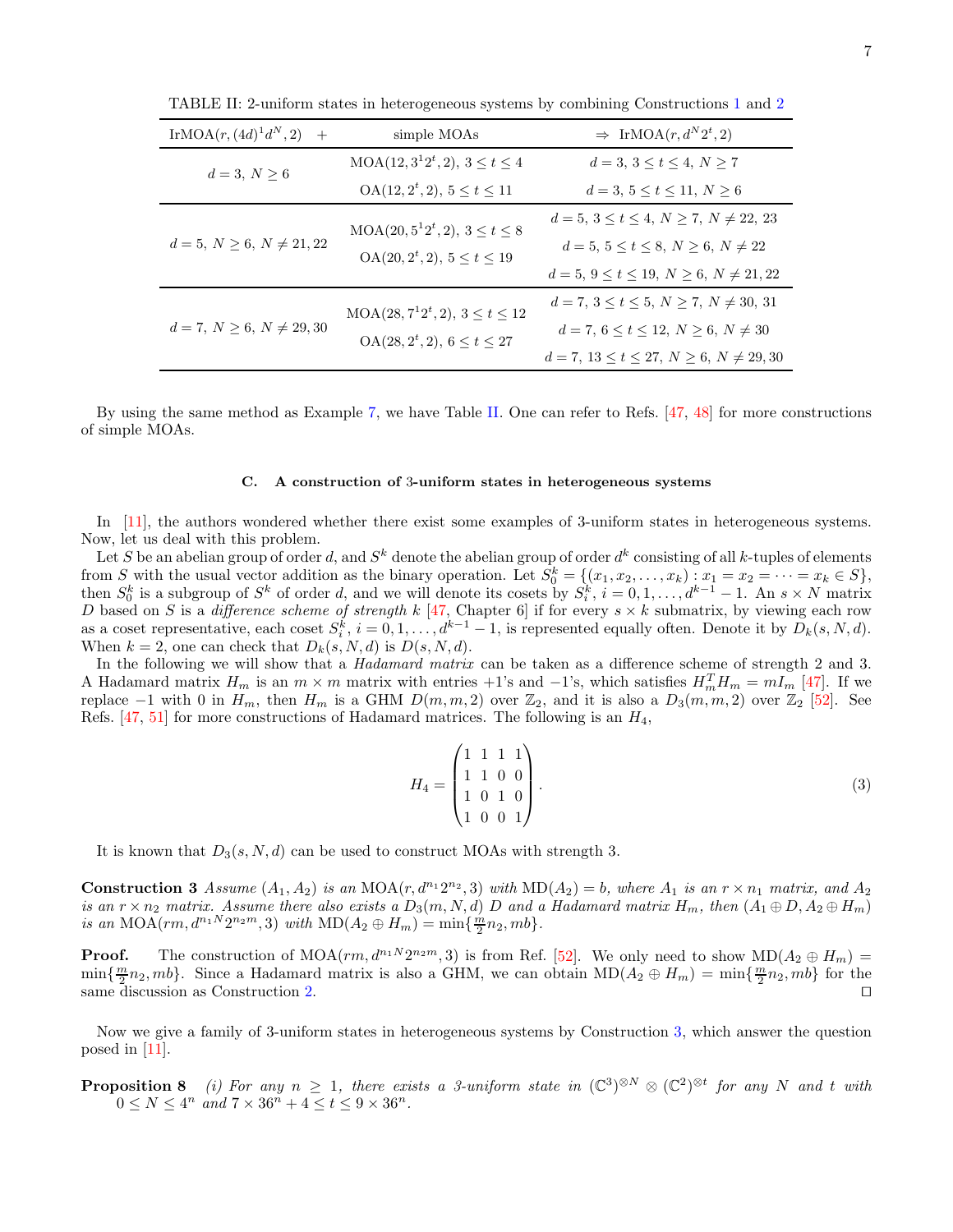(ii) For any  $n \geq 1$ , there exists a 3-uniform state in  $(\mathbb{C}^5)^{\otimes N} \otimes (\mathbb{C}^2)^{\otimes t}$  for any N and t with  $0 \leq N \leq 6^n$  and  $5 \times 100^n + 4 \le t \le 6 \times 100^n$ .

**Proof.** (i) Since there exists a matrix  $(A_1, A_2)$  which is an MOA(48,  $3^12^9$ , 3) with MD( $A_2$ ) = 2, a  $D_3(36, 4, 3)$  D, and a Hadamard matrix  $H_{36}$  [\[49,](#page-16-6) [52](#page-16-9)],  $(A_1 \oplus D, A_2 \oplus H_{36})$  is an MOA(48  $\times$  36,  $3^42^{9\times36}$ , 3) with MD( $A_2 \oplus H_{36}$ ) = 2  $\times$  36 by Construction [3.](#page-6-2) Repeating this process n times,  $(A_1 \oplus D \oplus \cdots \oplus D, A_2 \oplus H_{36} \oplus \cdots \oplus H_{36})$  is an MOA( $48 \times 36^n$ ,  $3^{4^n}2^{9 \times 36^n}$ , 3) with  $MD(A_2 \oplus H_{36} \oplus \cdots \oplus H_{36}) = 2 \times 36^n$ . There exists an IrMOA $(r, 3^N 2^t, 3)$  for any  $0 \le N \le 4^n$  and  $7 \times 36^n + 4 \le$  $t \leq 9 \times 36^n$  by Lemma [4](#page-4-2) (The value of N doesn't affect the irredundancy of the IrMOA $(r, 3^N 2^t, 3)$ ). Thus for any  $n \geq 1$ , there exists a 3-uniform state in  $(\mathbb{C}^3)^{\otimes N} \otimes (\mathbb{C}^2)^{\otimes t}$  for any  $0 \leq N \leq 4^n$  and  $7 \times 36^n + 4 \leq t \leq 9 \times 36^n$  by Proposition [2.](#page-3-0)

(ii) Since there exists a matrix  $(A_1, A_2)$  which is  $MOA(40, 5^12^6, 3)$  with  $MD(A_2) = 1$ , a  $D_3(100, 6, 5)$ , and a Hadamard matrix  $H_{100}$  [\[49,](#page-16-6) [52\]](#page-16-9), we can obtain a 3-uniform state in  $(\mathbb{C}^5)^{\hat{\otimes}N} \otimes (\mathbb{C}^2)^{\otimes t}$  for any  $0 \le N \le 6^n$ ,  $5 \times 100^n + 4 \le$  $t \leq 6 \times 100^n$  and  $n \geq 1$  for the same discussion as (i). □

For more constructions of MOAs with strength 3 and difference schemes of strength 3, see Refs. [\[49,](#page-16-6) [52–](#page-16-9)[54\]](#page-16-10).

### D. Constructions of  $(k-1)$ -uniform states from k-uniform states.

<span id="page-7-0"></span>In this subsection, we give two methods of constructing  $(k-1)$ -uniform states in heterogeneous systems from k-uniform states in heterogeneous systems. The first method is inspired by Refs. [\[15,](#page-15-8) [16\]](#page-15-10).

**Proposition 9** Assume  $|\psi\rangle$  is a k-uniform state in  $\mathbb{C}^{d_1} \otimes \mathbb{C}^{d_2} \otimes \cdots \otimes \mathbb{C}^{d_N}$ , and it is written in the computational basis. If Alice performs the projective measurement with projectors  $\{|i\rangle\langle i|\}_{i=0}^{d_1-1}$  on the first system, then we obtain  $a (k-1)$ -uniform state in  $\mathbb{C}^{d_2} \otimes \cdots \otimes \mathbb{C}^{d_N}$  for each projector. Moreover, these  $(k-1)$ -uniform states are pairwise orthogonal.

See Appendix [C](#page-12-0) for the proof of Proposition [9.](#page-7-0) Recall that Eq. [\(2\)](#page-3-3) gives a 2-uniform state  $|\psi\rangle$  in  $\mathbb{C}^4 \otimes (\mathbb{C}^2)^{\otimes 4}$ . If Alice performs the projective measurement with projectors  $\{|i\rangle\langle i|\}_{i=0}^3$  on the first system, then we can obtain four pairwise orthogonal 1-uniform states in  $(\mathbb{C}^2)^{\otimes 4}$  by Proposition [9:](#page-7-0)  $|\psi_0\rangle = \frac{1}{\sqrt{2}}$  $\frac{1}{2}(|0000\rangle + |1111\rangle), |\psi_1\rangle = \frac{1}{\sqrt{2}}$  $\frac{1}{2}(|0011\rangle + |1100\rangle),$  $|\psi_2\rangle = \frac{1}{\sqrt{2}}$  $\frac{1}{2}(|0101\rangle+|1010\rangle), |\psi_3\rangle = \frac{1}{\sqrt{2}}$  $\frac{1}{2}(|0110\rangle+|1001\rangle)$ . If Alice performs the projective measurement with projectors  $\{|i\rangle\langle i|\}_{i=0}^{1}$  on the fifth system, then we obtain two orthogonal 1-uniform states in  $\mathbb{C}^{4}\otimes(\mathbb{C}^{2})^{\otimes3}$  by Proposition [9:](#page-7-0)  $|\psi'_0\rangle = \frac{1}{2}(|0000\rangle + |1110\rangle + |2101\rangle + |3011\rangle), |\psi'_1\rangle = \frac{1}{2}(|0111\rangle + |1001\rangle + |2010\rangle + |3100\rangle).$ Now we introduce the second method.

<span id="page-7-1"></span>**Proposition 10** If there exists a k-uniform state in  $\mathbb{C}^{d_1} \otimes \mathbb{C}^{d_2} \otimes \mathbb{C}^{d_3} \otimes \cdots \otimes \mathbb{C}^{d_N}$ , then there exists a  $(k-1)$ -uniform state in  $\mathbb{C}^{d_1 d_2} \otimes \mathbb{C}^{d_3} \otimes \cdots \otimes \mathbb{C}^{d_N}$ .

**Proof.** Assume  $|\psi\rangle$  is a k-uniform state in  $\mathbb{C}^{d_1} \otimes \mathbb{C}^{d_2} \otimes \mathbb{C}^{d_3} \otimes \cdots \otimes \mathbb{C}^{d_n}$ . If we consider the vectors in  $\mathbb{C}^{d_1} \otimes \mathbb{C}^{d_2}$ as the vectors in  $\mathbb{C}^{d_1d_2}$ , then  $|\psi\rangle$  is a  $(k-1)$ -uniform state in  $\mathbb{C}^{d_1d_2} \otimes \mathbb{C}^{d_3} \otimes \cdots \otimes \mathbb{C}^{d_N}$ . We can check that if  $\{i_1, i_2, \ldots, i_{k-1}\} \in \{2, 3, \ldots, N-1\},\$ 

$$
\lim_{\{i_1, i_2, \dots, i_{k-1}\}^c} |\psi\rangle\langle\psi| = \frac{1}{d_{i_1+1}d_{i_2+1}\cdots d_{i_{k-1}+1}} I_{d_{i_1+1}d_{i_2+1}\cdots d_{i_{k-1}+1}}.\tag{4}
$$

If  $\{i_2, \ldots, i_{k-1}\}$  ∈  $\{2, 3, \ldots, N-1\},\$ 

$$
\lim_{\{1,i_2,\dots,i_{k-1}\}^c} |\psi\rangle\langle\psi| = \frac{1}{d_1 d_2 d_{i_2+1} \cdots d_{i_{k-1}+1}} I_{d_1 d_2 d_{i_2+1} \cdots d_{i_{k-1}+1}}.\tag{5}
$$

⊓⊔

Specially, we can construct  $(k-1)$ -uniform states in heterogeneous systems from k-uniform states in homogeneous systems by Proposition [10.](#page-7-1) For example, since there exists an AME states in  $(\mathbb{C}^3)^{\otimes 10}$  [\[36](#page-15-20)], there exists a 4-uniform state in  $\mathbb{C}^9 \otimes (\mathbb{C}^3)^{\otimes 8}$  $\mathbb{C}^9 \otimes (\mathbb{C}^3)^{\otimes 8}$  $\mathbb{C}^9 \otimes (\mathbb{C}^3)^{\otimes 8}$ , and it is also an AME states in  $\mathbb{C}^9 \otimes (\mathbb{C}^3)^{\otimes 8}$ . The methods in Proposition 9 and [10](#page-7-1) are also useful for quantum information masking in the multipartite scenario [\[55\]](#page-16-11).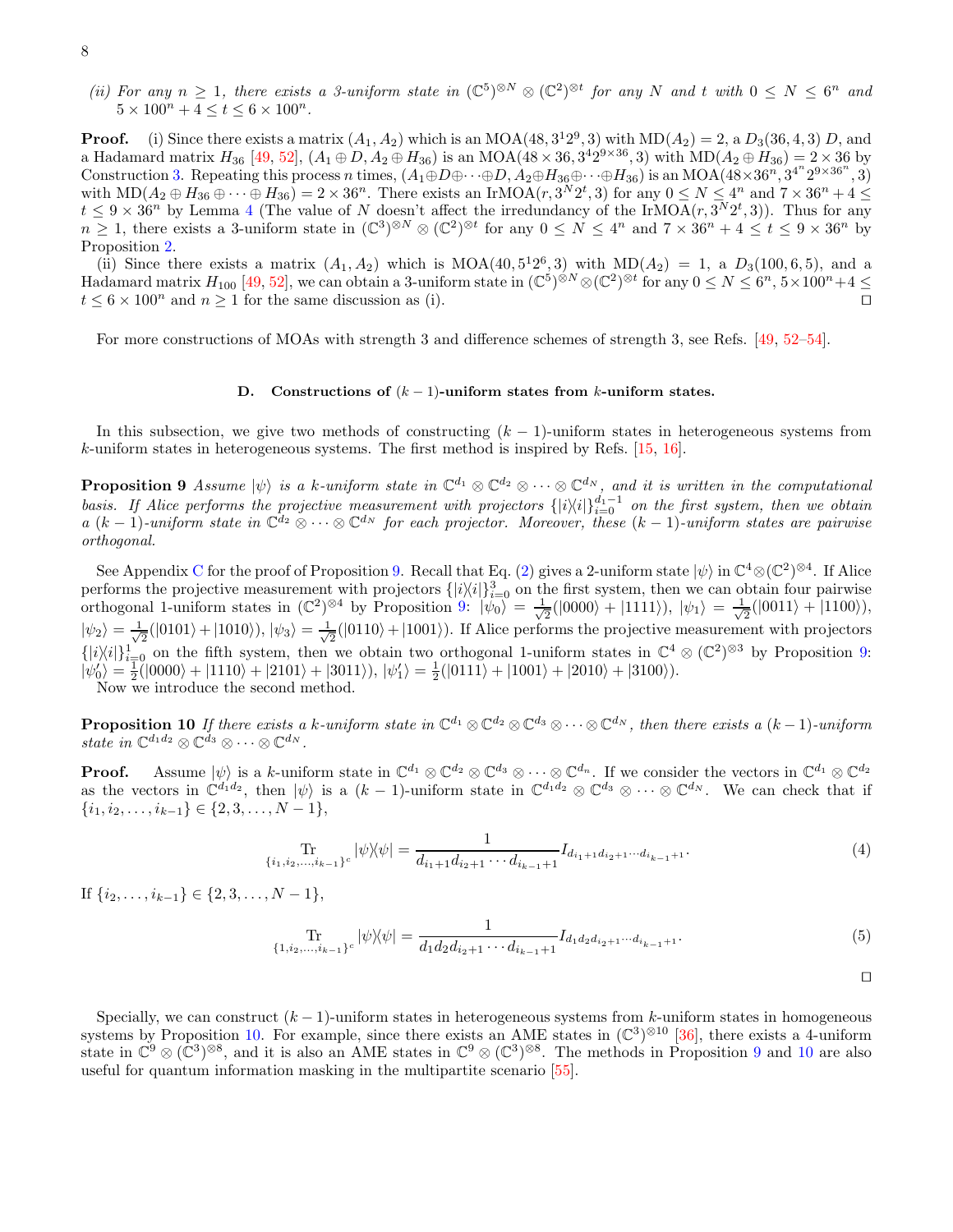| 9-parties                                                                            | 11-parties                                         | 13-parties                                                                                                                                                          |
|--------------------------------------------------------------------------------------|----------------------------------------------------|---------------------------------------------------------------------------------------------------------------------------------------------------------------------|
| $\mathbb{C}^3 \otimes (\mathbb{C}^2)^{\otimes 8}$                                    | $\mathbb{C}^3\otimes(\mathbb{C}^2)^{\otimes 10}$   | $(\mathbb{C}^3)^{\otimes n} \otimes (\mathbb{C}^2)^{\otimes (13-n)}, n = 1, 11, 12$                                                                                 |
| $(\mathbb{C}^3)^{\otimes 7} \otimes (\mathbb{C}^2)^{\otimes 2}$                      | $\mathbb{C}^4 \otimes (\mathbb{C}^2)^{\otimes 10}$ | $\mathbb{C}^4 \otimes (\mathbb{C}^2)^{\otimes 12}$                                                                                                                  |
| $\mathbb{C}^4 \otimes (\mathbb{C}^2)^{\otimes 8}$                                    |                                                    | $(\mathbb{C}^{4})^{\otimes n} \otimes (\mathbb{C}^{3})^{\otimes (13-n)}, n = 1, 2, 3$                                                                               |
| $\mathbb{C}^4 \otimes (\mathbb{C}^3)^{\otimes 6} \otimes (\mathbb{C}^2)^{\otimes 2}$ |                                                    | $(\mathbb{C}^5)^{\otimes n} \otimes (\mathbb{C}^3)^{\otimes (13-n)}, n = 1,2$                                                                                       |
|                                                                                      |                                                    | $\mathbb{C}^{d} \otimes (\mathbb{C}^{3})^{\otimes 12}, d = 6, 7, 8, 9$                                                                                              |
|                                                                                      |                                                    | $(\mathbb{C}^{4})^{\otimes n_{1}} \otimes (\mathbb{C}^{3})^{\otimes n_{2}} \otimes (\mathbb{C}^{2})^{\otimes (13-n_{1}-n_{2})}, (n_{1},n_{2})=(1,10),(1,11),(2,10)$ |
|                                                                                      |                                                    | $(\mathbb{C}^{5})^{\otimes n_{1}} \otimes (\mathbb{C}^{4})^{\otimes n_{2}} \otimes (\mathbb{C}^{3})^{\otimes (13-n_{1}-n_{2})}, (n_{1},n_{2})=(1,1),(1,2)$          |
|                                                                                      |                                                    | $\mathbb{C}^5 \otimes (\mathbb{C}^3)^{\otimes 11} \otimes \mathbb{C}^2$                                                                                             |
|                                                                                      |                                                    | $\mathbb{C}^6\otimes\mathbb{C}^4\otimes(\mathbb{C}^3)^{\otimes 11}$                                                                                                 |

<span id="page-8-0"></span>TABLE III: The nonexistence of AME states in heterogeneous systems.

# <span id="page-8-3"></span>IV. AME STATES IN HETEROGENEOUS SYSTEMS

In this section, we show some results on the existence and nonexistence of AME states in heterogeneous systems. The existence of AME states in homogeneous systems have been attracting much attention [\[6,](#page-14-4) [20](#page-15-12), [35,](#page-15-19) [37](#page-15-21), [56\]](#page-16-12). But there are few existence results of AME states in heterogeneous systems. AME states in tripartite heterogeneous systems is investigated in [\[13\]](#page-15-3). For an AME state in  $\mathbb{C}^{d_1} \otimes \mathbb{C}^{d_2} \otimes \cdots \otimes \mathbb{C}^{d_N}$ , the definition is the same as homogenous systems. It requires all reductions to  $\lfloor \frac{N}{2} \rfloor$  parties are maximally mixed. This is the definition that we focused on in this paper. There is another definition of AME states in  $\mathbb{C}^{d_1} \otimes \mathbb{C}^{d_2} \otimes \cdots \otimes \mathbb{C}^{d_N}$ , which requires every subsystem whose dimension is not larger than that of its complement must be maximally mixed [\[56](#page-16-12)].

 $\text{For an AME state in } \mathbb{C}^{d_1}\otimes\mathbb{C}^{d_2}\otimes\cdots\otimes\mathbb{C}^{d_N}, \text{if } d_1,d_2,\ldots,d_N \text{ are not all equal, then } N \text{ must be odd since } d_1\cdots d_{\lfloor \frac{N}{2}\rfloor}\leq 1.$  $d_{\lfloor \frac{N}{2} \rfloor+1} \cdots d_N$ . There are some examples of AME states. Eq. [\(2\)](#page-3-3) gives an AME state in  $\mathbb{C}^4 \otimes (\mathbb{C}^2)^{\otimes 4}$ . Since there exists an OA(16,  $4^5$ , 2) with MD = 4 [\[17,](#page-15-23) [47\]](#page-16-4), we can obtain an MOA(16,  $4^42^2$ , 2) with MD  $\geq$  4 by splitting method. Further we have an IrMOA(16,  $4^{3}2^{2}$ , 2) and an IrMOA(16,  $4^{4}2^{1}$ , 2) by Lemma [4.](#page-4-2) It means that there are AME states in  $(\mathbb{C}^4)^{\otimes 3} \otimes (\mathbb{C}^2)^{\otimes 2}$  and  $(\mathbb{C}^4)^{\otimes 4} \otimes \mathbb{C}^2$ . We have the following corollary from Proposition [10.](#page-7-1)

<span id="page-8-1"></span>**Corollary 11** If there exists an AME states in  $(\mathbb{C}^d)^{\otimes N}$ , N is even, then there exists an AME state in  $\mathbb{C}^{d^2} \otimes (\mathbb{C}^d)^{\otimes N-2}$ .

Now, we consider the nonexistence of AME states in heterogeneous systems. In [\[56\]](#page-16-12), they showed the nonexistence of some AME states in homogeneous systems by shadow inequalities. Inspired by this idea, we can also show the nonexistence of some AME states in heterogeneous systems by shadow inequalities. Assume an AME state exists in  $\mathbb{C}^{d_1} \otimes \mathbb{C}^{d_2} \otimes \cdots \otimes \mathbb{C}^{d_N}$ , where N is odd. The main idea is to show the following necessary conditions do not hold:

<span id="page-8-4"></span>
$$
S_j = \sum_{k=0}^{N} K_{N-j}(k;N)A'_k \ge 0
$$
\n(6)

for all  $0 \le j \le N$ , where  $K_{N-j}(k;N) = \sum_{\alpha} (-1)^{\alpha} {N-k \choose N-j-\alpha} {k \choose \alpha}$ ,  $A'_{0} = 1$ ,  $A'_{k} = \sum_{\{i_{1},i_{2},...,i_{k}\} \subset \{1,2,...,N\}} \frac{1}{d_{i_{1}} d_{i_{2}} \cdots d_{i_{k}}}$  for  $1 \leq k \leq \frac{N-1}{2}$ , and  $A'_k = A'_{N-k}$ . Specially, if  $d_1 = d_2 = \cdots = d_N = d$ , then  $A'_k = {N \choose k} d^{-\min(k, N-k)}$ .

<span id="page-8-2"></span>Now, we can give the nonexistence of some AME states in  $\mathbb{C}^{d_1} \otimes \mathbb{C}^{d_2} \otimes \ldots \otimes \mathbb{C}^{d_N}$  by Eq. [\(6\)](#page-8-4). See the following lemma and Table [III.](#page-8-0) Table [III](#page-8-0) is obtained by computer.

**Lemma 12** AME states in  $\mathbb{C}^3 \otimes (\mathbb{C}^2)^{\otimes 8}$  do not exist.

**Proof.** Since  $d_1 = 3$  and  $d_i = 2$  for  $2 \le i \le 8$ ,  $A'_0 = 1$ ,  $A'_1 = \frac{13}{3}$ ,  $A'_2 = \frac{25}{3}$ ,  $A'_3 = \frac{28}{3}$ ,  $A'_4 = \frac{161}{24}$ ,  $A'_j = A'_{9-j}$  for  $5 \leq j \leq 9$ . We have  $K_8(0, 9) = 9$ ,  $K_8(1, 9) = -7$ ,  $K_8(2, 9) = 5$ ,  $K_8(3, 9) = -3$ ,  $K_8(4, 9) = 1$ ,  $K_8(k, 9) = K_8(9 - k, 9)$ for  $5 \leq k \leq 9$ . We can calculate that

$$
S_1 = \sum_{k=0}^{9} K_8(k, 9) A'_k = -\frac{23}{12} < 0. \tag{7}
$$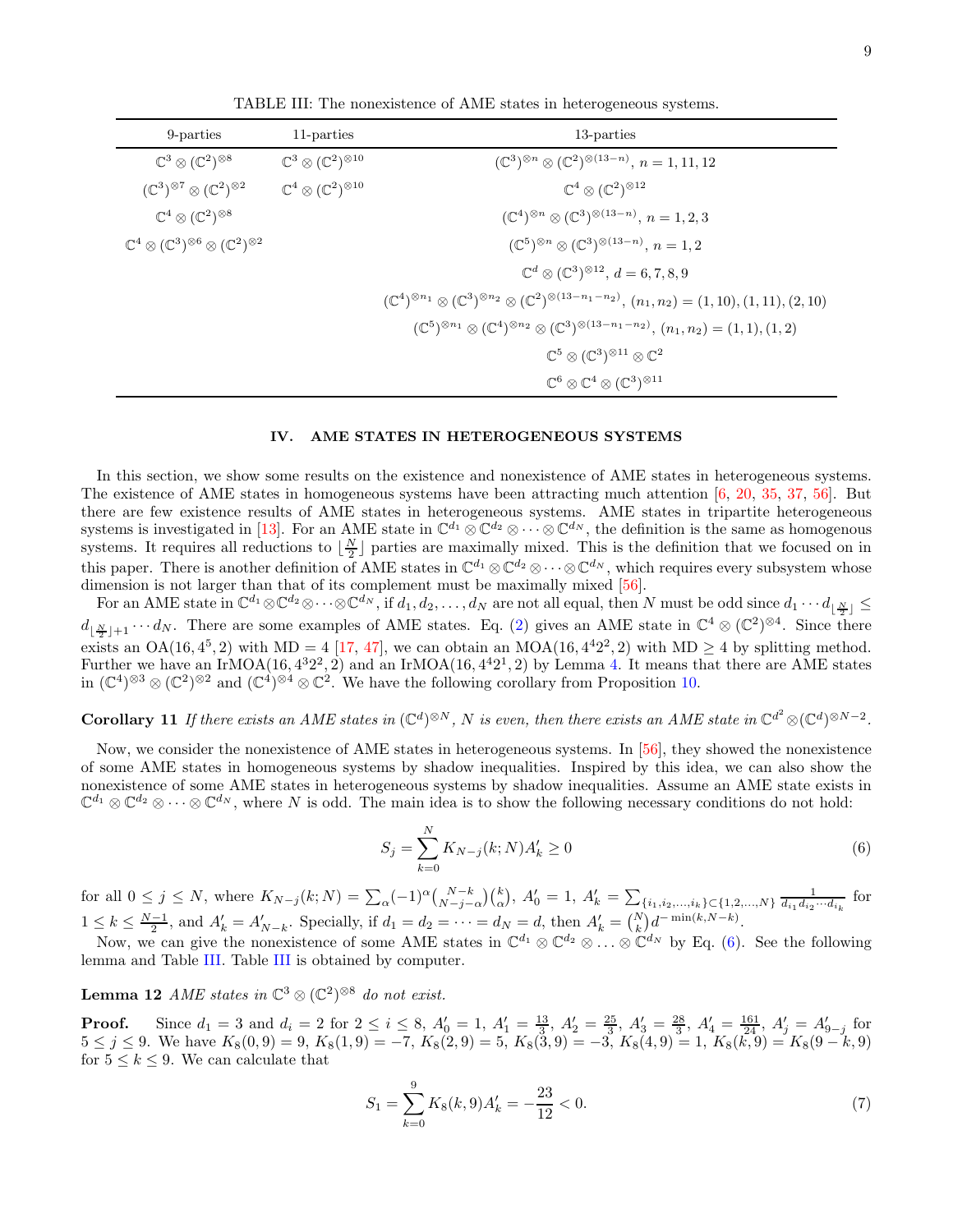Thus AME states in  $\mathbb{C}^3 \otimes (\mathbb{C}^2)^{\otimes 8}$  do not exist.  $\Box$ 

In next section, we consider the applicaitions  $k$ -uniform states.

### <span id="page-9-2"></span>V. APPLICATIONS

In this section, we give some applications of k-uniform states in heterogeneous systems. We construct an orthogonal basis consisting of k-uniform states in Proposition [13,](#page-9-0) and show that some k-uniform bases are locally irreducible in Proposition [14](#page-9-1) and Corollary [15.](#page-10-0)

#### A. k-uniform bases in heterogeneous systems

In this subsection, we construct an orthogonal basis consisting of k-uniform states in a heterogeneous system. In a homogeneous system  $(\mathbb{C}^d)^{\otimes N}$ , the *support* of a state is the number of nonzero coefficients, when it is written in the computational basis. Since all the reductions to  $k$  parties of a  $k$ -uniform state are maximally mixed, the support of a k-uniform state is at least  $d^k$ . A k-uniform state is called a k-uniform state with minimum support in  $(\mathbb{C}^d)^{\otimes N}$ if the support is  $d^k$  [\[32\]](#page-15-24). We can generalize this definition for heterogeneous systems. In a heterogeneous system  $\mathbb{C}^{d_1} \otimes \mathbb{C}^{\overline{d_2}} \otimes \cdots \otimes \mathbb{C}^{d_N}, d_1 \geq d_2 \geq \cdots \geq d_N$ , the support of a k-uniform state is at least  $d_1 d_2 \cdots d_k$ , due to that all the reductions to first k parties of the k-uniform state are maximally mixed. A k-uniform state is called a k-uniform state with minimum support in  $\mathbb{C}^{d_1} \otimes \mathbb{C}^{d_2} \otimes \cdots \otimes \mathbb{C}^{d_N}$  if the support is  $d_1 d_2 \cdots d_k$ . For example, Eq. [\(2\)](#page-3-3) gives a 2-uniform state with minimum support in  $\mathbb{C}^4 \otimes (\mathbb{C}^2)^{\otimes 4}$ .

In [\[16,](#page-15-10) [21](#page-15-25)], they showed that if there exists a k-uniform state with minimum support in  $(\mathbb{C}^d)^{\otimes N}$ , then there exists an orthogonal basis consisting of k-uniform states with minimum support in  $(\mathbb{C}^d)^{\otimes N}$ . This is also true for heterogeneous systems.

Assume  $|\psi\rangle$  is a k-uniform state with minimum support in  $\mathbb{C}^{d_1} \otimes \mathbb{C}^{d_2} \otimes \cdots \otimes \mathbb{C}^{d_N}$ . Define the generalized Pauli operators,

$$
Z_i|j\rangle = w_i^j|j\rangle, \qquad w_i = e^{\frac{2\pi\sqrt{-1}}{d_i}};
$$
  

$$
X_i|j\rangle = |j \oplus_i 1\rangle, \qquad j \oplus_i 1 = j+1 \pmod{d_i}.
$$

Define

$$
U(\mathbf{v}) = Z_1^{v_1} \otimes \cdots \otimes Z_k^{v_k} \otimes X_{k+1}^{v_{k+1}} \otimes \cdots \otimes X_N^{v_N},
$$
\n(8)

<span id="page-9-0"></span>where  $\mathbf{v} = (v_1, v_2, \dots, v_N) \in \mathbb{Z}_{d_1} \times \mathbb{Z}_{d_2} \times \dots \times \mathbb{Z}_{d_N}$ . We have the following proposition.

**Proposition 13** If there exists a k-uniform state  $|\psi\rangle$  with minimum support in  $\mathbb{C}^{d_1} \otimes \mathbb{C}^{d_2} \otimes \cdots \otimes \mathbb{C}^{d_N}$ , then  $\mathcal{B} =$  $\{U(\mathbf{v})|\psi\rangle : \mathbf{v} \in \mathbb{Z}_{d_1} \times \mathbb{Z}_{d_2} \times \cdots \times \mathbb{Z}_{d_N}\}$  is an orthogonal basis consisting of k-uniform states with minimum support in  $\mathbb{C}^{d_1} \otimes \mathbb{C}^{d_2} \otimes \cdots \otimes \mathbb{C}^{d_N}$ .

See Appendix [D](#page-12-1) for the proof of Proposition [13.](#page-9-0)

Remark that if there exists a k-uniform state with minimum support in  $\mathbb{C}^{d_1} \otimes \mathbb{C}^{d_2} \otimes \cdots \otimes \mathbb{C}^{d_N}$ , then  $d_{i_1} d_{i_2} \cdots d_{i_k}$ must divide  $d_1 d_2 \cdots d_k$ , for any  $\{i_1, i_2, \ldots, i_k\} \subset \{1, 2, \ldots, N-1\}$ .

### <span id="page-9-1"></span>B. Local indistinguishability of  $k$ -uniform bases in heterogeneous systems

Now, we discuss the local indistinguishability of k-uniform bases, this shows quantum nonlocality with entanglement. A measurement performed to distinguish a set of mutually orthogonal states is called an orthogonality-preserving measurement if after the measurement the states remain mutually orthogonal. A measurement is nontrivial if not all the POVM elements are proportional to the identity operator. Otherwise, the measurement is trivial. A set of orthogonal states is locally irreducible if it is not possible to eliminate one or more states from the set by nontrivial orthogonality-preserving local measurements [\[29\]](#page-15-15). Local irreducibility sufficiently ensures local indistinguishability, while the converse is not ture. Recall that Eq. [\(2\)](#page-3-3) gives a 2-uniform state with minimum support in  $\mathbb{C}^4 \otimes (\mathbb{C}^2)^{\otimes 4}$ . Then we can obtain an orthogonal basis  $\mathcal{B} = \{ \overline{U}(\mathbf{v}) | \psi \rangle : \mathbf{v} \in \mathbb{Z}_4 \times \mathbb{Z}_2 \times \mathbb{Z}_2 \times \mathbb{Z}_2 \times \mathbb{Z}_2 \times \mathbb{Z}_2 \}$  in  $\mathbb{C}^4 \otimes (\mathbb{C}^2)^{\otimes 4}$  by Proposition [13.](#page-9-0) We have the following proposition.

**Proposition 14** The basis  $\beta$  consisting of 2-uniform states with minimum support in  $\mathbb{C}^4 \otimes (\mathbb{C}^2)^{\otimes 4}$  is locally irreducible.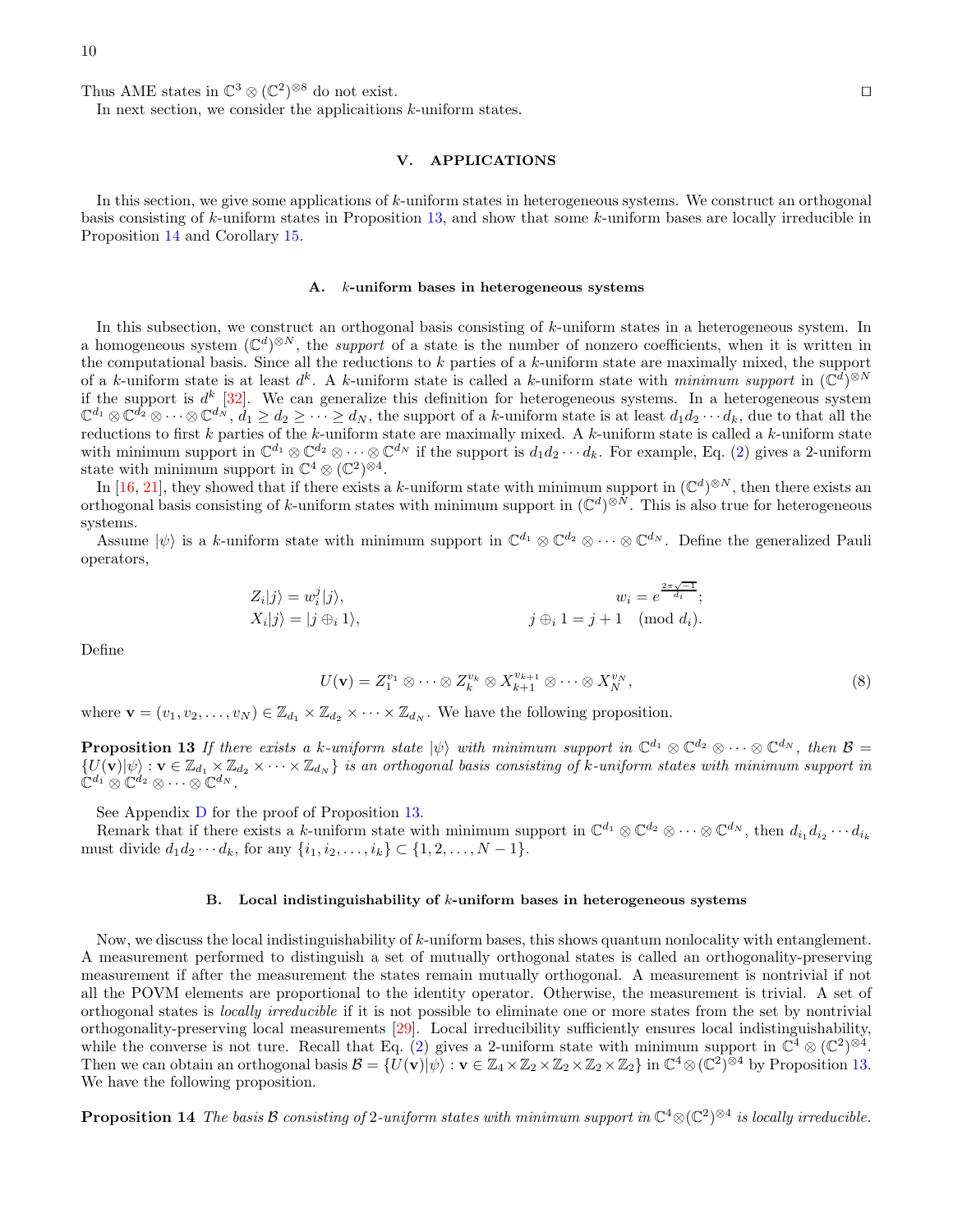

<span id="page-10-1"></span>FIG. 3: The applications that we obtained in Sec. [V.](#page-9-2) A k-uniform state is called a k-uniform state with minimum support in  $\mathbb{C}^{d_1} \otimes \mathbb{C}^{d_2} \otimes \cdots \otimes \mathbb{C}^{d_N}$ , if it has  $d_1 d_2 \cdots d_k$  nonzero coefficients when it is written in the computational basis. Note that "?" means that we don't know whether we can construct a k-uniform bases from a k-uniform state with non-minimum support in  $\mathbb{C}^{d_1} \otimes \mathbb{C}^{d_2} \otimes \cdots \otimes \mathbb{C}^{d_N}$ .

See Appendix [E](#page-13-0) for the proof of Proposition [14.](#page-9-1) Since the states of  $\beta$  are all AMEs, the local indistinguishability of B shows quantum nonlocality with maximum entanglement. In [\[29](#page-15-15)], the authors showed that the N-qubit GHZ bases are locally irreducible. More generally, we can consider the N-qudit GHZ bases. Since

<span id="page-10-0"></span>
$$
|\text{GHZ}\rangle = \frac{1}{\sqrt{d}} \sum_{j=0}^{d-1} |j\rangle^{\otimes N}
$$
 (9)

is a 1-uniform state with minimum support in  $(\mathbb{C}^d)^{\otimes N}$ , we can also obtain an orthogonal basis  $\mathcal{B}_1 = \{U(\mathbf{v}) | \text{GHZ}\}\$ :  $\mathbf{v} \in \mathbb{Z}_d \times \mathbb{Z}_d \times \cdots \times \mathbb{Z}_d$  in  $(\mathbb{C}^d)^{\otimes N}$ . For the same discussion as Proposition [14,](#page-9-1) we have the following proposition.

**Proposition 15** The basis  $\mathcal{B}_1$  consisting of 1-uniform states with minimum support in  $(\mathbb{C}^d)^{\otimes N}$  is locally irreducible.

Since those bases are locally indistinguishable, one can also consider to distinguish those bases assisted by entanglement as a nonlocal resource. Further we can consider the local irreducibility of other k-uniform basis. See Figure [3](#page-10-1) for all the applications in Section [V.](#page-9-2)

#### <span id="page-10-2"></span>VI. CONCLUSION

In this paper, we have investigated k-uniform states in heterogeneous systems. We have given the connections between MOAs with certain Hamming distance, IrMOAs, and k-uniform states. We have given two constructions of 2-uniform states in heterogeneous systems. We have also given a construction of 3-uniform states in heterogeneous systems, which solves a question in [\[11](#page-15-1)]. Moreover, we have shown two methods of generating  $(k - 1)$ -uniform states from k-uniform states. We have presented some new results on existence and nonexistence of AME states in heterogeneous systems. For applications, we have presented an orthogonal basis consisting of k-uniform states with minimum support, and shown that some k-uniform bases are locally irreducible. An open problem is to find the unknown cases of  $k$ -uniform states in Table [I.](#page-1-0) Another problem is whether any  $k$ -uniform state is locally unitarily equivalent to a k-uniform states with real coefficients.

#### Acknowledgments

FS and XZ were supported by NSFC under Grant No. 11771419, the Fundamental Research Funds for the Central Universities, and Anhui Initiative in Quantum Information Technologies under Grant No. AHY150200. LC and YS were supported by the NNSF of China (Grant No. 11871089), and the Fundamental Research Funds for the Central Universities (Grant No. ZG216S2005).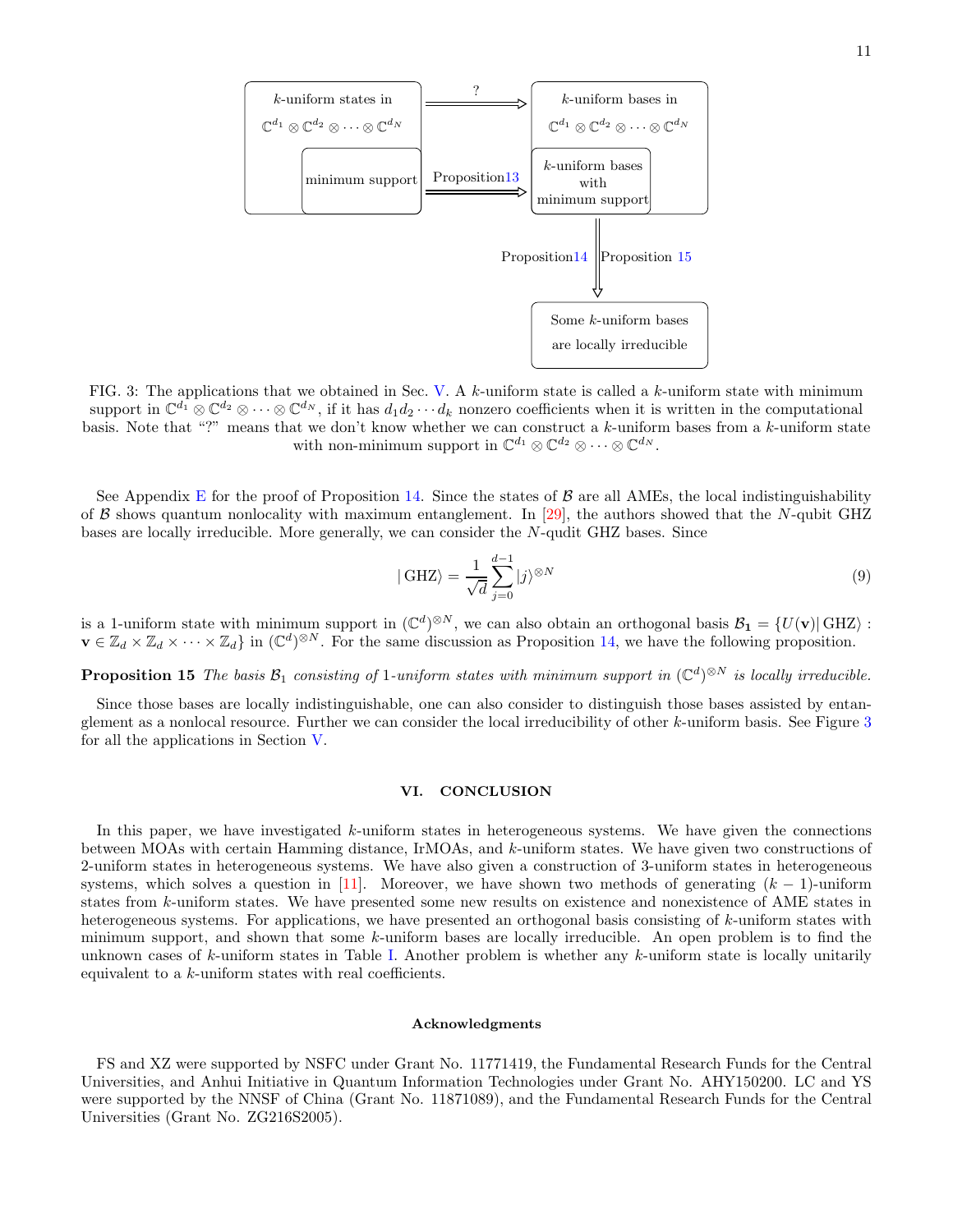## <span id="page-11-0"></span>Appendix A: The proof of Construction [2](#page-5-1)

**Proof.** The construction of  $\text{MOA}(r\lambda d, (\lambda d)^1 d^{N\lambda d}, 2)$  is from [\[47\]](#page-16-4). We only need to show  $\text{MD}(A'_1) = \min{\lambda(d - \lambda d)}$ 1)N + 1,  $\lambda db$ . Assume  $A_1 = (a_{i,j})_{1 \leq i \leq r, 1 \leq j \leq N}$ ,  $A_2 = (f_{i,j})_{1 \leq i \leq \lambda d, 1 \leq j \leq \lambda d}$ ,

$$
A'_{1} = (\mathbf{m}^{T}, A_{1} \oplus A_{2}) = \begin{pmatrix} \mathbf{m}_{1} & a_{1,1} + A_{2} & a_{1,2} + A_{2} & \cdots & a_{1,N} + A_{2} \\ \mathbf{m}_{2} & a_{2,1} + A_{2} & a_{2,2} + A_{2} & \cdots & a_{2,N} + A_{2} \\ \vdots & \vdots & \vdots & \ddots & \vdots \\ \mathbf{m}_{r} & a_{r,1} + A_{2} & a_{r,2} + A_{2} & \cdots & a_{r,N} + A_{2} \end{pmatrix} = \begin{pmatrix} \mathbf{m}_{1} & B_{1,1} \\ \mathbf{m}_{2} & B_{2,1} \\ \vdots & \vdots \\ \mathbf{m}_{r} & B_{r,1} \end{pmatrix},
$$
(A1)

where  $B_{i,1} = (a_{i,1} + A_2, a_{i,2} + A_2, \dots, a_{i,N} + A_2), \mathbf{m}_i = (0, 1, \dots, \lambda d - 1)^T, 1 \leq i \leq r.$  Let  $\mathbf{v}'_1 = (t, \mathbf{v}_1)$  and  $\mathbf{v}'_2 = (t', \mathbf{v}_2)$ be two row vectors of  $A'_1$ , where  $\mathbf{v}_1 \in B_{i,1}, \mathbf{v}_2 \in B_{j,1}$ . There are two cases.

If  $i = j$ , then we can assume

$$
\mathbf{v}_1=(a_{i,1}+f_{k,1},a_{i,1}+f_{k,2},\ldots,a_{i,1}+f_{k,\lambda d},\ldots,a_{i,N}+f_{k,1},\ldots,a_{i,N}+f_{k,\lambda d}),
$$

$$
\mathbf{v}_2 = (a_{i,1} + f_{\ell,1}, a_{i,1} + f_{\ell,2}, \ldots, a_{i,1} + f_{\ell,\lambda d}, \ldots, a_{i,N} + f_{\ell,1}, \ldots, a_{i,N} + f_{\ell,\lambda d}),
$$

where  $k \neq \ell$ . We have  $t = k - 1 \neq \ell - 1 = t'$ ,  $HD(\mathbf{v}_1, \mathbf{v}_2) = HD(\mathbf{v}_1 - \mathbf{v}_1, \mathbf{v}_2 - \mathbf{v}_1)$ . Since  $A_2$  is a GHM,  $\{0, 1, \ldots, d-1\}$ appears  $\lambda N$  times in  $\mathbf{v}_2 - \mathbf{v}_1$ . Thus  $HD(\mathbf{v}_1, \mathbf{v}_2) = \lambda (d-1)N$ . Further  $HD(\mathbf{v}'_1, \mathbf{v}'_2) = \lambda (d-1)N + 1$  due to  $t \neq t'$ . If  $i \neq j$ , then we can assume

$$
\mathbf{v}_1 = (a_{i,1} + f_{k,1}, a_{i,1} + f_{k,2}, \dots, a_{i,1} + f_{k,\lambda d}, \dots, a_{i,N} + f_{k,1}, \dots, a_{i,N} + f_{k,\lambda d}),
$$

$$
\mathbf{v}_2 = (a_{j,1} + f_{\ell,1}, a_{j,1} + f_{\ell,2}, \dots, a_{j,1} + f_{\ell,\lambda d}, \dots, a_{j,N} + f_{\ell,1}, \dots, a_{j,N} + f_{\ell,\lambda d}).
$$

If  $k = \ell$ , then  $t = k - 1 = \ell - 1 = t'$ . We have  $HD(\mathbf{v}'_1, \mathbf{v}'_2) = HD(\mathbf{v}_1, \mathbf{v}_2) = \lambda db$ . If  $k \neq \ell$ , then  $t = k - 1 \neq \ell - 1 = t'$ . We denote

$$
\mathbf{e}=(f_{k,1},f_{k,2},\ldots,f_{k,\lambda d},\ldots,f_{k,1},\ldots,f_{k,\lambda d}).
$$

We have  $HD(\mathbf{v}_1, \mathbf{v}_2) = HD(\mathbf{v}_1 - \mathbf{e}, \mathbf{v}_2 - \mathbf{e}),$  where

$$
\mathbf{v}_1 - \mathbf{e} = (a_{i,1}, a_{i,1}, \dots, a_{i,1}, \dots, a_{i,N}, \dots, a_{i,N}),
$$

$$
\mathbf{v}_2 - \mathbf{e} = (a_{j,1} + f_{\ell,1} - f_{k,1}, a_{j,1} + f_{\ell,2} - f_{k,2}, \dots, a_{j,1} + f_{\ell,\lambda d} - f_{k,\lambda d}, \dots
$$
  

$$
a_{j,N} + f_{\ell,1} - f_{k,1}, a_{j,N} + f_{\ell,2} - f_{k,2}, \dots, a_{j,N} + f_{\ell,\lambda d} - f_{k,\lambda d}).
$$

Through a permutation of  $\mathbf{v}_2 - \mathbf{e}$ , we have

$$
(\mathbf{v}_2 - \mathbf{e})' = (a_{j,1} + 0, a_{j,1} + 1, \dots, a_{j,1} + d - 1, \dots, a_{j,1} + 0, a_{j,1} + 1, \dots, a_{j,1} + d - 1, \dots, a_{j,N} + 0, a_{j,N} + 1, \dots, a_{j,N} + d - 1, \dots, a_{j,N} + 0, a_{j,N} + d - 1),
$$
  

$$
a_{j,N} + 1, \dots, a_{j,N} + d - 1),
$$

and  $HD(\mathbf{v}_1 - \mathbf{e}, (\mathbf{v}_2 - \mathbf{e})') = HD(\mathbf{v}_1 - \mathbf{e}, \mathbf{v}_2 - \mathbf{e})$ . Since  $HD((a_{i,1}, a_{i,1}, \dots, a_{i,1}), (a_{j,1}+0, a_{j,1}+1, \dots, a_{j,1}+d-1)) = d-1$ ,  $HD(\mathbf{v}_1, \mathbf{v}_2) = HD(\mathbf{v}_1 - \mathbf{e}, (\mathbf{v}_2 - \mathbf{e})') = \lambda(d-1)N$  and  $HD(\mathbf{v}'_1, \mathbf{v}'_2) = \lambda(d-1)N + 1$ . In conclusion, we have  $MD(A'_1) = min\{\lambda(d-1)N + 1, \lambda db\}.$ 

# <span id="page-11-1"></span>Appendix B: The proof of Theorem [6](#page-5-0)

**Proof.** (i) If d is a prime power, then there exists a GHM  $D(4d^n, 4d^n, d)$  for any  $n \ge 1$  [\[47](#page-16-4), Chapter 6]. Let  $A_1 = (0, 1, ..., d - 1)^T$  and  $A_2$  be a  $D(4d^n, 4d^n, d)$  in Construction [2,](#page-5-1) we obtain an MOA $(4d^{n+1}, (4d^n)^1 d^{4d^n}, 2)$  with MD =  $4d^{n-1}(d-1) + 1$ . We further obtain an MOA( $4d^{n+1}$ ,  $d^{4d^n+n}2^2$ , 2) with MD  $\geq 4d^{n-1}(d-1) + 1$  by splitting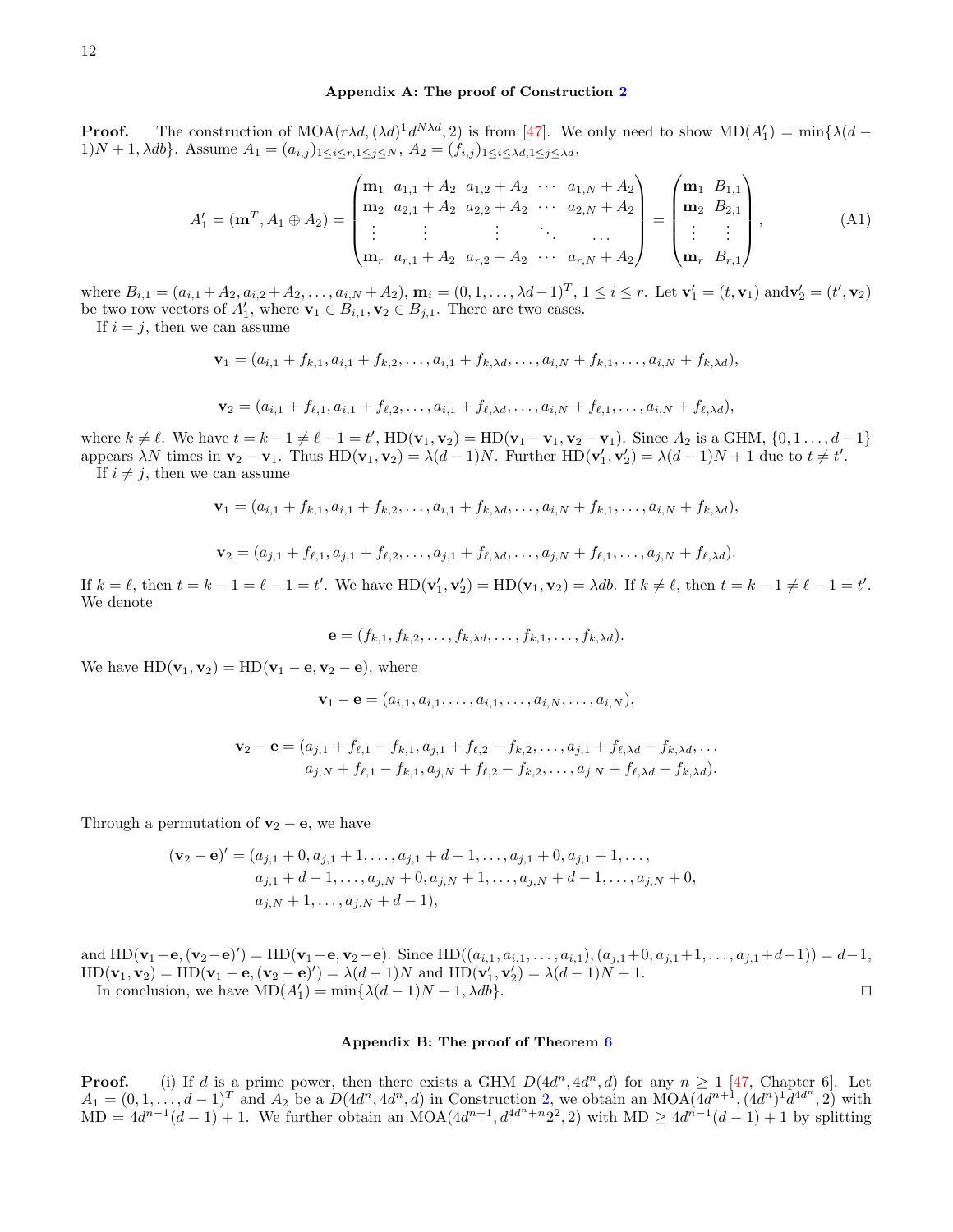method. Then there exists an IrMOA $(4d^{n+1}, d^N 2^2, 2)$  for any  $4d^{n-1} + n + 2 \le N \le 4d^n + n$  and  $n \ge 1$  by Lemma [4.](#page-4-2) We only need to consider the cases when  $N = 4d^n + n + 1$ ,  $4d^n + n + 2$  for  $n \ge 1$ .

There exists an  $OA(d^n, d^{\frac{d^{n-1}}{d-1}}, 2)$  with  $MD = d^{n-1}$  for any  $n \geq 2$  [\[17](#page-15-23)]. Let  $A_1$  be an  $OA(d^n, \frac{d^{n-1}}{d-1}, d, 2)$  and  $A_2$  be a  $D(4d, 4d, d)$  in Construction [2,](#page-5-1) then we obtain an MOA $(4d^{n+1}, (4d)^{1}d^{\frac{4d(d^{n}-1)}{d-1}}, 2)$  with MD =  $4d^{n}$  – 3, and further an  $MOA(4d^{n+1}, d^{4d(d^{n}-1)}_{d-1}+12^2, 2)$  with  $MD \geq 4d^n - 3$  by splitting method. Then there exists an IrMOA $(4d^{n+1}, d^{N'}2^2, 2)$ for any  $\frac{4d(d^{n}-1)}{d-1} - 4d^{n} + 7 \leq N' \leq \frac{4d(d^{n}-1)}{d-1} + 1$  and  $n \geq 2$  by Lemma [4.](#page-4-2) Since  $\frac{4d(d^{n}-1)}{d-1} - 4d^{n} + 7 \leq 4d^{n} + n + 1$ ,  $4d^{n}+n+2 \leq \frac{4d(d^{n}-1)}{d-1}+1$  for  $n \geq 2$ , there exists an IrMOA( $4d^{n+1}$ ,  $d^{4d^{n}+n+1}2^{2}$ , 2) and an IrMOA( $4d^{n+1}$ ,  $d^{4d^{n}+n+2}2^{2}$ , 2) for  $n \geq 2$ .

Thus, when d is a prime power, there exists an IrMOA( $r, d^N 2^2$ , 2) for any  $N \ge 7$  and  $N \ne 4d + 2, 4d + 3$ , and there exists a 2-uniform state in  $(\mathbb{C}^d)^{\otimes N} \otimes \mathbb{C}^2 \otimes \mathbb{C}^2$  for any  $N \ge 7$  and  $N \ne 4d+2, 4d+3$  by Proposition [2.](#page-3-0) When d' is a prime power, there exists a 2-uniform state in  $(\mathbb{C}^{d'})^{\otimes N} \otimes \mathbb{C}^1 \otimes \mathbb{C}^1$  for any  $N \geq 5$  [\[16\]](#page-15-10). By the tensor of a 2-uniform state in  $(\mathbb{C}^d)^{\otimes N} \otimes \mathbb{C}^2 \otimes \mathbb{C}^2$  and a 2-uniform state in  $(\mathbb{C}^{d'})^{\otimes N} \otimes \mathbb{C}^1 \otimes \mathbb{C}^1$  [\[57\]](#page-16-13), we obtain a 2-uniform state in  $(\mathbb{C}^d)^{\otimes N} \otimes \mathbb{C}^2 \otimes \mathbb{C}^2$  for any  $d \geq 2$ ,  $N \geq 7$  and  $N \neq 4d + 2$ ,  $4d + 3$ .

(ii) If d is a prime power, there exists also a GHM  $D(2d^n, 2d^n, d)$  for any  $n \ge 1$  [\[47,](#page-16-4) Chapter 6]. When d is a prime power, there exists an IrMOA $(r, d^N 2^1, 2)$  for any  $N \geq 5$ ,  $N \neq 2d + 2$ ,  $2d + 3$  by the same discussion as (i). We only need to consider the cases when  $N = 2d + 2$ ,  $2d + 3$ . From the proof of (i), we know that there exists an IrMOA( $4d^2$ ,  $d^{4d+1}2^2$ , 2) with MD  $\geq 4d-3$ . Then there exists an IrMOA( $4d^2$ ,  $d^N2^1$ , 2) for any  $8 \leq N \leq 4d+1$  by Lemma [4.](#page-4-2) Since  $8 \le 2d + 2$ ,  $2d + 3 \le 4d + 1$  for  $d \ge 3$ , and there exists an IrOA(r,  $2^N 2^1$ , 2) for any  $N \ge 5$  [\[15\]](#page-15-8), then when d is a prime power, we obtain an IrMOA $(r, d^N 2^1, 2)$  for any  $N \ge 5$ . Thus, there exists a 2-uniform states in  $(\mathbb{C}^d)^{\otimes N} \otimes \mathbb{C}^2$  for any  $d \ge 2$  and  $N \ge 5$  by the same discussion as (i). □

#### <span id="page-12-0"></span>Appendix C: The proof of Proposition [9](#page-7-0)

**Proof.** Since  $|\psi\rangle$  is a k-uniform state, we choose any  $(k-1)$  subsystems which are different from the first system, namely,  $i_2, i_3, \ldots, i_k$ . Then

$$
|\psi\rangle = \sum_{(j_1, j_{i_2}, \dots, j_{i_k}) \in \mathbb{Z}_{d_1} \times \mathbb{Z}_{d_{i_2}} \times \dots \times \mathbb{Z}_{d_{i_k}}} c_{j_1, j_{i_2}, \dots, j_{i_k}} |j_1, j_{i_2}, \dots, j_{i_k}\rangle |\psi(j_1, j_{i_2}, \dots, j_{i_k})\rangle, \tag{C1}
$$

where  $|c_{j_1,j_{i_2},...,j_{i_k}}| = \frac{1}{\sqrt{d_1 d_i}}$  $\frac{1}{d_1 d_{i_2} \cdots d_{i_k}}$ , and  $\langle \psi(j_1, j_{i_2}, \ldots, j_{i_k}) | \psi(j'_1, j'_{i_2}, \ldots, j'_{i_k}) \rangle = \delta_{j_1, j'_1} \delta_{j_{i_2}, j'_{i_2}} \cdots \delta_{j_{i_k}, j'_{i_k}}$  by the kuniformity of  $|\psi\rangle$ .

Alice uses the projector  $|i\rangle\langle i|$  acting on the first system,  $0 \leq i \leq d_1 - 1$ , then we can obtain

$$
|i, \psi_i\rangle := \sqrt{d_1} \sum_{(j_{i_2},\ldots,j_{i_k}) \in \mathbb{Z}_{d_{i_2}} \times \ldots \times \mathbb{Z}_{d_{i_k}}} c_{i,j_{i_2},\ldots,j_{i_k}} |i, j_{i_2},\ldots,j_{i_k}\rangle |\psi(i, j_{i_2},\ldots,j_{i_k})\rangle
$$
(C2)

with probability  $\frac{1}{d_1}$ , where  $|\psi_i\rangle \in \mathbb{C}^{d_2} \otimes \cdots \otimes \mathbb{C}^{d_N}$ . Since

$$
(|\psi_i \rangle \langle \psi_i|)_{\{i_2, i_3, \dots, i_k\}} = \underset{\{i_2, \dots, i_k\}^c}{\text{Tr}} |\psi_i \rangle \langle \psi_i| = \underset{\{i_2, \dots, i_k\}^c}{\text{Tr}} d_1 \sum_{(j_{i_2}, \dots, j_{i_k}) \in \mathbb{Z}_{d_{i_2}} \times \dots \times \mathbb{Z}_{d_{i_k}} (j'_{i_2}, \dots, j'_{i_k}) \in \mathbb{Z}_{d_{i_2}} \times \dots \times \mathbb{Z}_{d_{i_k}}}
$$
(C3)

$$
c_{i,j_{i_2},\ldots,j_{i_k}}\overline{c_{i,j'_{i_2},\ldots,j'_{i_k}}}|j_{i_2},\ldots,j_{i_k}\rangle\langle j'_{i_2},\ldots,j'_{i_k}|\otimes|\psi(i,j_{i_2},\ldots,j_{i_k})\rangle\langle\psi(i,j'_{i_2},\ldots,j'_{i_k})|=\frac{1}{d_{i_2}\cdots d_{i_k}}I_{d_{i_2}\cdots d_{i_k}},
$$

then  $|\psi_i\rangle$  is a  $(k-1)$ -uniform state in  $\mathbb{C}^{d_2} \otimes \cdots \otimes \mathbb{C}$  $\delta^{d_N}$ . Moreover,  $\langle \psi_i | \psi'_i \rangle$  =  $\delta_{i,i'}$  due to  $\langle \psi(i, j_{i_2}, \ldots, j_{i_k}) | \psi(i', j'_{i_2}, \ldots, j'_{i_k}) \rangle = \delta_{i,i'} \delta_{j_{i_2}, j'_{i_2}} \cdots \delta_{j_{i_k}, j'_{i_k}}$ . ⊓⊔

# <span id="page-12-1"></span>Appendix D: The proof of Proposition [13](#page-9-0)

**Proof.** Assume  $|\psi\rangle$  is a k-uniform state with minimum support in  $\mathbb{C}^{d_1} \otimes \mathbb{C}^{d_2} \otimes \cdots \otimes \mathbb{C}^{d_N}$ , then  $|\psi\rangle$  can be written as

$$
|\psi\rangle = \sum_{(j_1, j_2, \dots, j_k) \in \mathbb{Z}_{d_1} \times \mathbb{Z}_{d_2} \times \dots \times \mathbb{Z}_{d_k}} c_{j_1, j_2, \dots, j_k} |j_1, j_2, \dots, j_k\rangle |\psi(j_1, j_2, \dots, j_k)\rangle, \tag{D1}
$$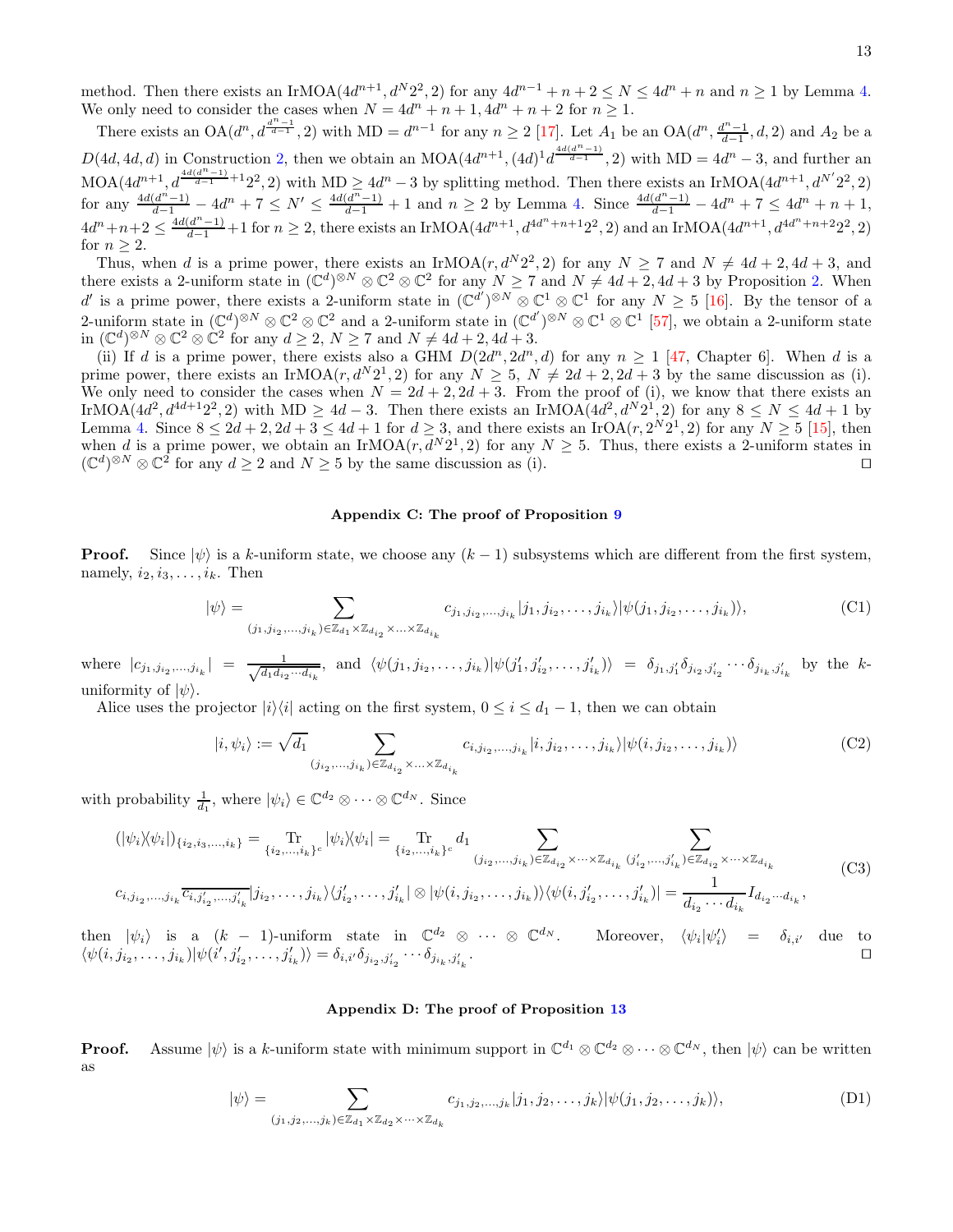where  $|c_{j_1,j_2,...,j_k}| = \frac{1}{\sqrt{d_1d_2\cdots d_k}}, |\psi(j_1,j_2,...,j_k)\rangle = \bigotimes_{\ell=k+1}^{N} |m_{\ell}(j_1,j_2,...,j_k)\rangle.$ 

Since local unitary operations do not change the k-uniformity, we only need to show the orthogonality of these states. We have

$$
U(\mathbf{v})|\psi\rangle = \sum_{(j_1,j_2,\ldots,j_k)\in\mathbb{Z}_{d_1}\times\mathbb{Z}_{d_2}\times\cdots\times\mathbb{Z}_{d_k}} c_{j_1,j_2,\ldots,j_k}(\otimes_{\ell=1}^k w_{\ell}^{j_{\ell}v_{\ell}}|j_{\ell}\rangle)
$$
  

$$
\otimes [\otimes_{\ell=k+1}^N |m_{\ell}(j_1,j_2,\ldots,j_k)\oplus_{\ell}v_{\ell}\rangle].
$$
 (D2)

Assume  $\mathbf{v} \neq \mathbf{u} \in \mathbb{Z}_{d_1} \times \mathbb{Z}_{d_2} \times \cdots \times \mathbb{Z}_{d_N}$ , and  $\ell_0$  is the largest number such that  $v_{\ell_0} \neq u_{\ell_0}$ . We have

$$
\langle \psi | U(\mathbf{u})^{\dagger} U(\mathbf{v}) | \psi \rangle = \sum_{(j_1, j_2, \dots, j_k) \in \mathbb{Z}_{d_1} \times \mathbb{Z}_{d_2} \times \dots \times \mathbb{Z}_{d_k}} \sum_{(j'_1, j'_2, \dots, j'_k) \in \mathbb{Z}_{d_1} \times \mathbb{Z}_{d_2} \times \dots \times \mathbb{Z}_{d_k}} c_{j_1, j_2, \dots, j_k} \overline{c_{j'_1, j'_2, \dots, j'_k}}
$$
\n
$$
\langle \prod_{\ell=1}^k w_{\ell}^{j_{\ell} v_{\ell} - j'_{\ell} u_{\ell}} \langle j'_{\ell} | j_{\ell} \rangle \rangle \prod_{\ell=k+1}^N \langle m_{\ell}(j'_1, j'_2, \dots, j'_k) \oplus_{\ell} u_{\ell} | m_{\ell}(j_1, j_2, \dots, j_k) \oplus_{\ell} v_{\ell} \rangle
$$
\n
$$
= \frac{1}{d_1 d_2 \cdots d_k} \sum_{(j_1, j_2, \dots, j_k) \in \mathbb{Z}_{d_1} \times \mathbb{Z}_{d_2} \times \dots \times \mathbb{Z}_{d_k}} \sum_{\ell=1}^k w_{\ell}^{j_{\ell}(v_{\ell} - u_{\ell})} \rangle
$$
\n
$$
\prod_{\ell=k+1}^N \langle m_{\ell}(j_1, j_2, \dots, j_k) \oplus_{\ell} u_{\ell} | m_{\ell}(j_1, j_2, \dots, j_k) \oplus_{\ell} v_{\ell} \rangle.
$$
\n(D3)

If  $\ell_0 \geq k+1$ , then  $\langle m_{\ell_0}(j_1, j_2, \ldots, j_k) \oplus_{\ell_0} u_{\ell_0} | m_{\ell_0}(j_1, j_2, \ldots, j_k) \oplus_{\ell_0} v_{\ell_0} \rangle = 0$ ,  $\langle \psi | U(\mathbf{u})^{\dagger} U(\mathbf{v}) | \psi \rangle = 0$ ; If  $\ell_0 \leq k$ , then

$$
\langle \psi | U(\mathbf{u})^{\dagger} U(\mathbf{v}) | \psi \rangle = \frac{1}{d_1 d_2 \cdots d_k} \sum_{(j_1, j_2, \dots, j_k) \in \mathbb{Z}_{d_1} \times \mathbb{Z}_{d_2} \times \cdots \times \mathbb{Z}_{d_k}} \left( \prod_{\ell=1}^k w_{\ell}^{j_{\ell}(v_{\ell} - u_{\ell})} \right)
$$

$$
= \frac{1}{d_1 d_2 \cdots d_k} \prod_{\ell=1}^k \left( \sum_{j_{\ell}=0}^{d_1 - 1} w_{\ell}^{j_{\ell}(v_{\ell} - u_{\ell})} \right) = 0,
$$
(D4)

due to  $\sum_{j_{\ell_0}=0}^{d_{\ell_0}-1} w_{\ell_0}^{j_{\ell_0}(v_{\ell_0}-u_{\ell_0})}$  $\ell_0$  $= 0.$ 

#### <span id="page-13-0"></span>Appendix E: The proof of Proposition [14](#page-9-1)

Proof. We know that

$$
\mathcal{B} = \{ U(\mathbf{v}) | \psi \rangle : \mathbf{v} \in \mathbb{Z}_4 \times \mathbb{Z}_2 \times \mathbb{Z}_2 \times \mathbb{Z}_2 \times \mathbb{Z}_2 \}
$$
(E1)

is an orthogonal basis consisting of 2-uniform states with minimum support in  $\mathbb{C}^4 \otimes (\mathbb{C}^2)^{\otimes 4}$ , where  $|\psi\rangle_{ABCDE} =$ 1  $\frac{1}{2\sqrt{2}}(|00000\rangle+|01111\rangle+|10011\rangle+|11100\rangle+|20101\rangle+|21010\rangle+|30110\rangle+|31001\rangle).$  Assume Alice goes first, and starts a nontrivial orthogonality-preserving local measurement

$$
E_m = M_m^{\dagger} M_m = \begin{bmatrix} a_{00} & a_{01} & a_{02} & a_{03} \\ a_{10} & a_{11} & a_{12} & a_{13} \\ a_{20} & a_{21} & a_{22} & a_{23} \\ a_{30} & a_{31} & a_{32} & a_{33} \end{bmatrix} . \tag{E2}
$$

The postmeasurement states  $\{M_m \otimes I_{BCDE}(U(\mathbf{v})|\psi\rangle) : \mathbf{v} \in \mathbb{Z}_4 \times \mathbb{Z}_2 \times \mathbb{Z}_2 \times \mathbb{Z}_2 \times \mathbb{Z}_2\}$  should be mutually orthogonal. Denote  $N(\mathbf{v}) = M_m \otimes I_{BCDE}(U(\mathbf{v})|\psi\rangle)$ . By Proposition [9,](#page-7-0) we have  $|\psi\rangle = |0\rangle_A |\psi_0\rangle + |1\rangle_A |\psi_1\rangle +$  $|2\rangle_A|\psi_2\rangle + |3\rangle_A|\psi_3\rangle$ , where  $\langle\psi_i|\psi_j\rangle = 0$  for  $0 \le i \ne j \le 3$ . Since  $N((0, 0, 0, 0, 0))$  is orthogonal to  $\{N(\mathbf{v}) : \mathbf{v} =$  $\{(1, 0, 0, 0, 0), (2, 0, 0, 0, 0), (3, 0, 0, 0, 0)\}\}\,$ , we have

$$
\begin{cases}\na_{00} + w_4 a_{11} + w_4^2 a_{22} + w_4^3 a_{33} = 0, \\
a_{00} + w_4^2 a_{11} + w_4^4 a_{22} + w_4^6 a_{33} = 0, \\
a_{00} + w_4^3 a_{11} + w_4^6 a_{22} + w_4^9 a_{33} = 0.\n\end{cases}
$$
(E3)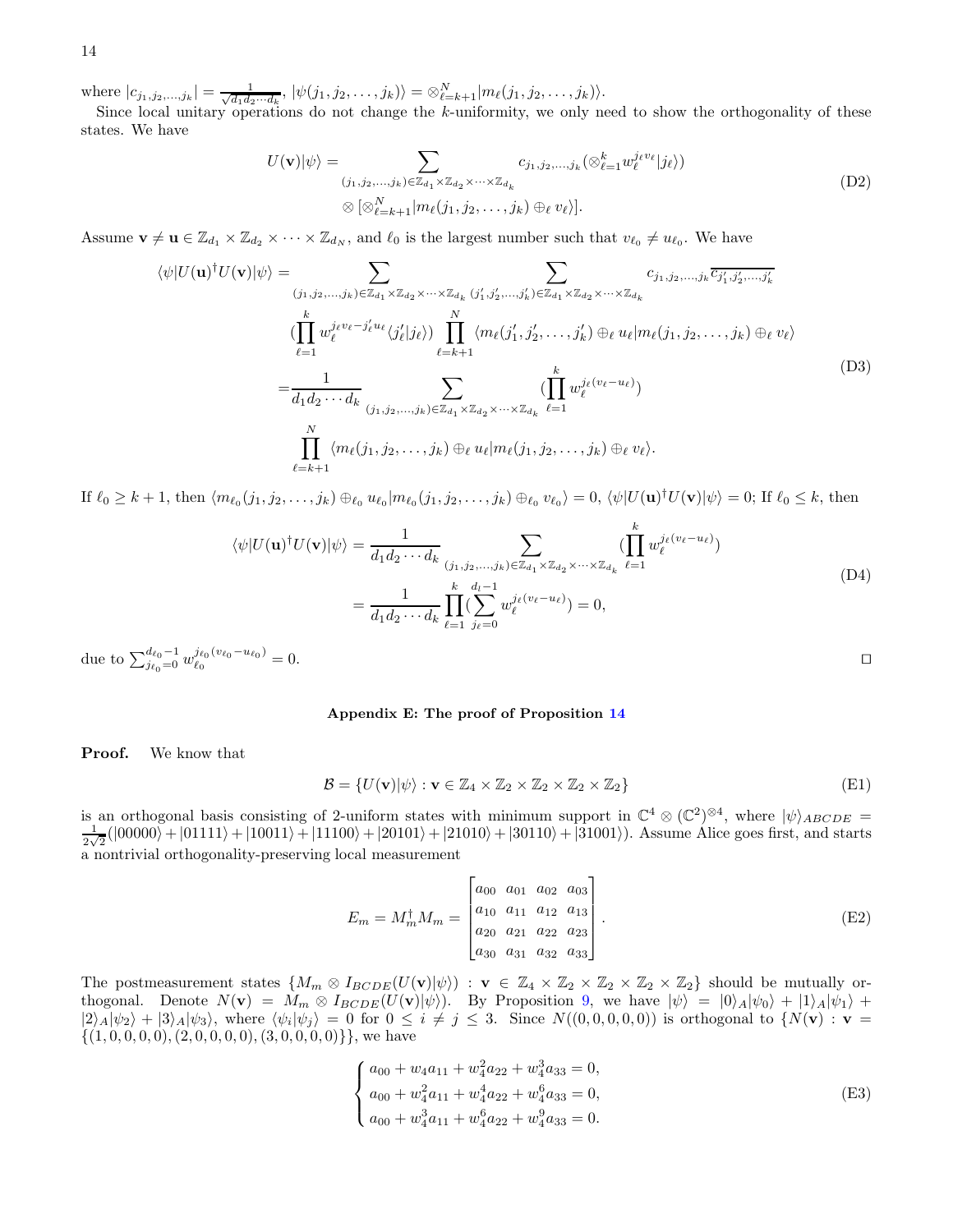Then, we obtain  $a_{00} = a_{11} = a_{22} = a_{33}$ . Since  $N((0,0,0,0,0))$  is orthogonal to  $\{N(\mathbf{v}) : \mathbf{v} = (0, 0, 1, 0, 1), (1, 0, 1, 0, 1), (2, 0, 1, 0, 1, 1), (1, 0, 0, 1, 1), (1, 0, 0, 1, 1), (2, 0, 0, 1, 1, 1), (3, 0, 0, 1, 1)\}\}\$  $\{0, 0, 1, 0, 1), (1, 0, 1, 0, 1), (2, 0, 1, 0, 1), (3, 0, 1, 0, 1)\}\$  and  $\{N(\mathbf{v})\}$  $(0, 0, 1, 1, 0), (1, 0, 1, 1, 0), (2, 0, 1, 1, 0), (3, 0, 1, 1, 0)\}$ , we obtain  $a_{01} = a_{10} = a_{23} = a_{32} = 0$ ,  $a_{02} = a_{20} = a_{13} = a_{31} = 0$ and  $a_{03} = a_{30} = a_{12} = a_{21} = 0$ . Thus,  $E_m$  is proportional to the identity operator, and it means that Alice can not go first.

Assume Bob goes first and starts

$$
E_m = M_m^{\dagger} M_m = \begin{bmatrix} b_{00} & b_{01} \\ b_{10} & b_{11} \end{bmatrix} .
$$
 (E4)

Denote  $N(\mathbf{v}) = I_A \otimes M_m \otimes I_{CDE}(U(\mathbf{v})|\psi\rangle)$ . Since  $N((0,0,0,0,0))$  is orthogonal to  $\{N(\mathbf{v}) : \mathbf{v} =$  $\{(0, 1, 0, 0, 0)(0, 0, 1, 1, 1), (0, 1, 1, 1, 1)\}\}$ , we obtain  $b_{00} = b_{11}$  and  $b_{01} = b_{10} = 0$ . Thus Bob can not go first.

Assume Charles goes first and starts

$$
E_m = M_m^{\dagger} M_m = \begin{bmatrix} c_{00} & c_{01} \\ c_{10} & c_{11} \end{bmatrix} .
$$
 (E5)

Denote  $N(\mathbf{v}) = I_{AB} \otimes M_m \otimes I_{DE}(U(\mathbf{v})|\psi\rangle)$ . Since  $N((1, 0, 0, 0, 0))$  is orthogonal to  $\{N(\mathbf{v}) : \mathbf{v} =$  $\{(0,1,0,0,0), (0,1,1,0,0)\}\}\$ , and  $N((0,0,0,0,0))$  is orthogonal to  $\{N(\mathbf{v}): \mathbf{v} = \{(0,0,1,0,0)\}\}\$ , we obtain  $c_{00} = c_{11}$ and  $c_{01} = c_{10} = 0$ . Thus Charles can not go first.

Assume David goes first and starts

$$
E_m = M_m^{\dagger} M_m = \begin{bmatrix} d_{00} & d_{01} \\ d_{10} & d_{11} \end{bmatrix} . \tag{E6}
$$

Denote  $N(\mathbf{v}) = I_{ABC} \otimes M_m \otimes I_E(U(\mathbf{v})|\psi\rangle)$ . Since  $N((2, 0, 0, 0, 0))$  is orthogonal to  $\{N(\mathbf{v}) : \mathbf{v} =$  $\{(0, 1, 0, 0, 0), (0, 1, 0, 1, 0)\}\}\$ , and  $N((0, 0, 0, 0, 0))$  is orthogonal to  $\{N(\mathbf{v}): \mathbf{v} = \{(0, 0, 0, 1, 0)\}\}\$ , we obtain  $d_{00} = d_{11}$ and  $d_{01} = d_{10} = 0$ . Thus David can not go first.

Assume Eve goes first and starts

$$
E_m = M_m^{\dagger} M_m = \begin{bmatrix} e_{00} & e_{01} \\ e_{10} & e_{11} \end{bmatrix} . \tag{E7}
$$

Denote  $N(\mathbf{v}) = I_{ABCD} \otimes M_m(U(\mathbf{v})|\psi)$ . Since  $N((1, 0, 0, 0, 0))$  is orthogonal to  $\{N(\mathbf{v}) : \mathbf{v} =$  $\{(0, 1, 0, 0, 0), (0, 1, 0, 0, 1)\}\}\$ , and  $N((0, 0, 0, 0, 0))$  is orthogonal to  $\{N(\mathbf{v}): \mathbf{v} = \{(0, 0, 0, 0, 1)\}\}\$ , we obtain  $e_{00} = e_{11}$ and  $e_{01} = e_{10} = 0$ . Thus Eve can not go first.

In conclusion,  $\beta$  is locally irreducible. □

- <span id="page-14-0"></span>[1] A. K. Ekert, "Quantum cryptography based on bell's theorem," *Physical Review Letters*, vol. 67, no. 6, p. 661, 1991.
- [2] N. Gisin, G. Ribordy, W. Tittel, and H. Zbinden, "Quantum cryptography," *Reviews of Modern Physics*, vol. 74, no. 1, p. 145, 2002.

- <span id="page-14-2"></span>[4] C. H. Bennett, G. Brassard, C. Crépeau, R. Jozsa, A. Peres, and W. K. Wootters, "Teleporting an unknown quantum state via dual classical and einstein-podolsky-rosen channels," *Physical Review Letters*, vol. 70, no. 13, p. 1895, 1993.
- <span id="page-14-3"></span>[5] D. Bouwmeester, J.-W. Pan, K. Mattle, M. Eibl, H. Weinfurter, and A. Zeilinger, "Experimental quantum teleportation," *Nature*, vol. 390, no. 6660, p. 575, 1997.
- <span id="page-14-4"></span>[6] A. J. Scott, "Multipartite entanglement, quantum-error-correcting codes, and entangling power of quantum evolutions," *Physical Review A*, vol. 69, no. 5, p. 052330, 2004.
- <span id="page-14-5"></span>[7] R. Horodecki, P. Horodecki, M. Horodecki, and K. Horodecki, "Quantum entanglement," *Reviews of Modern Physics*, vol. 81, no. 2, p. 865, 2009.
- <span id="page-14-6"></span>[8] W. Helwig, W. Cui, J. I. Latorre, A. Riera, and H.-K. Lo, "Absolute maximal entanglement and quantum secret sharing," *Physical Review A*, vol. 86, no. 5, p. 052335, 2012.
- <span id="page-14-7"></span>[9] W. Helwig and W. Cui, "Absolutely maximally entangled states: existence and applications," *arXiv preprint arXiv:1306.2536*, 2013.

<span id="page-14-1"></span><sup>[3]</sup> C. H. Bennett, "Quantum cryptography using any two nonorthogonal states," *Physical Review Letters*, vol. 68, no. 21, p. 3121, 1992.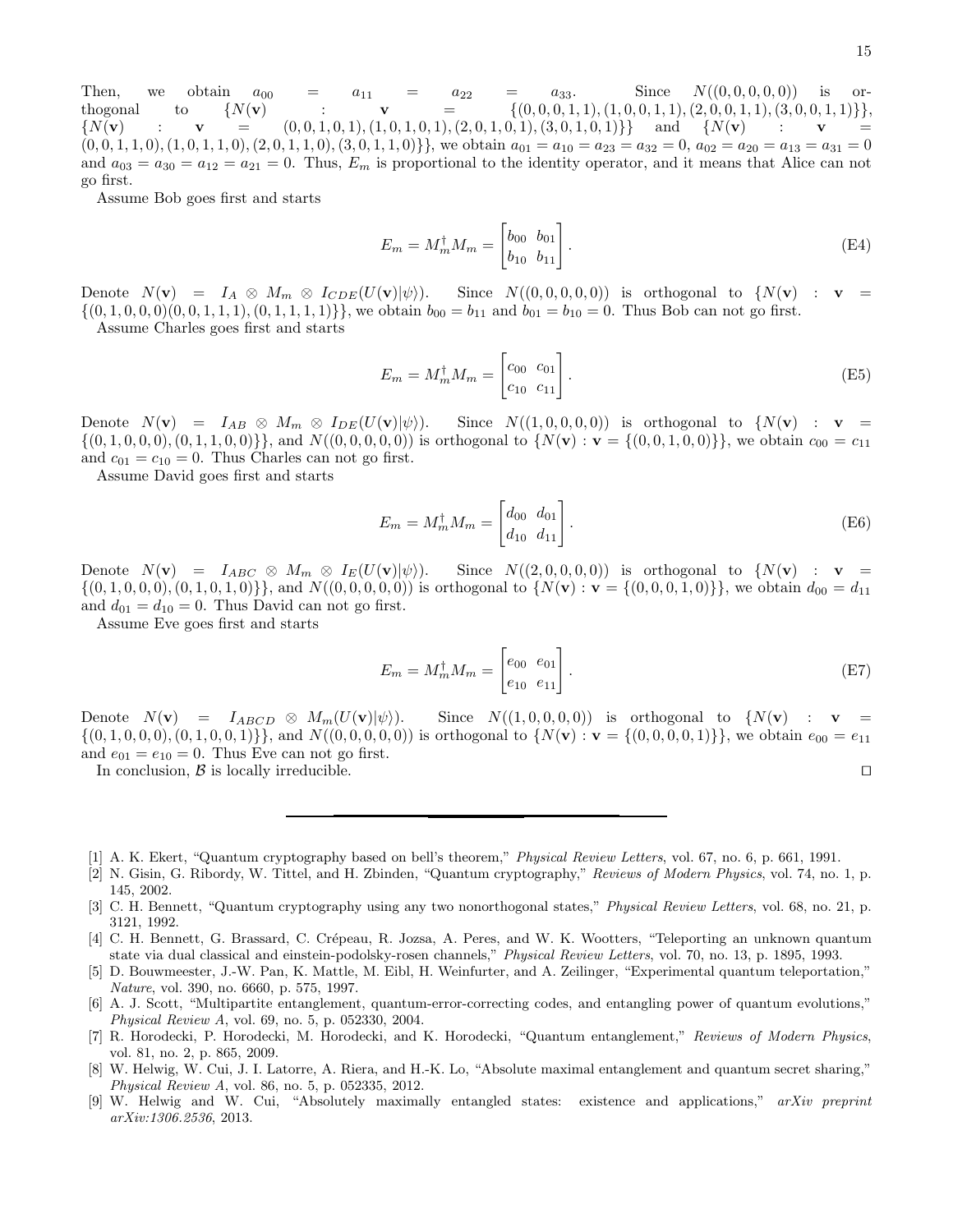- <span id="page-15-0"></span>[10] F. Pastawski, B. Yoshida, D. Harlow, and J. Preskill, "Holographic quantum error-correcting codes: Toy models for the bulk/boundary correspondence," *Journal of High Energy Physics*, vol. 2015, no. 6, p. 149, 2015.
- <span id="page-15-1"></span>[11] D. Goyeneche, J. Bielawski, and K. Zyczkowski, "Multipartite entanglement in heterogeneous ˙ systems," *Physical Review A*, vol. 94, no. 1, p. 012346, 2016.
- <span id="page-15-2"></span>[12] J. Bryan, Z. Reichstein, and M. Van Raamsdonk, "Existence of locally maximally entangled quantum states via geometric invariant theory," in *Annales Henri Poincaré*, vol. 19, no. 8. Springer, 2018, pp. 2491–2511.
- <span id="page-15-3"></span>[13] Y. Shen and L. Chen, "Absolutely maximally entangled states in tripartite heterogeneous systems," *arXiv preprint arXiv:2001.08821*, 2020.
- <span id="page-15-4"></span>[14] X. Gu, L. Chen, A. Zeilinger, and M. Krenn, "Quantum experiments and graphs. iii. high-dimensional and multiparticle entanglement," *Physical Review A*, vol. 99, no. 3, p. 032338, 2019.
- <span id="page-15-8"></span>[15] D. Goyeneche and K. Zyczkowski, "Genuinely multipartite entangled states and ˙ orthogonal arrays," *Physical Review A*, vol. 90, no. 2, p. 022316, 2014.
- <span id="page-15-10"></span>[16] M.-S. Li and Y.-L. Wang, "k-uniform quantum states arising from orthogonal arrays," *Physical Review A*, vol. 99, no. 4, p. 042332, 2019.
- <span id="page-15-23"></span>[17] S.-Q. Pang, X. Zhang, X. Lin, and Q.-J. Zhang, "Two and three-uniform states from irredundant orthogonal arrays," *npj Quantum Information*, vol. 5, no. 1, p. 6, 2019.
- <span id="page-15-11"></span>[18] E. M. Rains, "Nonbinary quantum codes," *IEEE Transactions on Information Theory*, vol. 45, no. 6, pp. 1827–1832, 1999.
- <span id="page-15-9"></span>[19] A. Higuchi and A. Sudbery, "How entangled can two couples get?" *Physics Letters A*, 2000.
- <span id="page-15-12"></span>[20] F. Huber, O. G¨uhne, and J. Siewert, "Absolutely maximally entangled states of seven qubits do not exist," *Physical Review Letters*, vol. 118, no. 20, p. 200502, 2017.
- <span id="page-15-25"></span>[21] Z. Raissi, A. Teixido, C. Gogolin, and A. Acin, "Constructing new k-uniform and absolutely maximally entangled states," *arXiv preprint arXiv:1910.12789*, 2019.
- <span id="page-15-13"></span>[22] M. Grassl and M. Rötteler, "Quantum mds codes over small fields," in 2015 IEEE International Symposium on Information *Theory (ISIT)*. IEEE, 2015, pp. 1104–1108.
- <span id="page-15-5"></span>[23] B. M. Terhal, D. P. Divincenzo, and D. Leung, "Hiding bits in bell states." *Physical Review Letters*, vol. 86, no. 25, pp. 5807–5810, 2001.
- [24] D. P. Divincenzo, D. Leung, and B. M. Terhal, "Quantum data hiding," *IEEE Transactions on Information Theory*, vol. 48, no. 3, pp. 580–598, 2002.
- [25] T. Eggeling and R. F. Werner, "Hiding classical data in multipartite quantum states," *Physical Review Letters*, vol. 89, no. 9, p. 097905, 2002.
- <span id="page-15-6"></span>[26] W. Matthews, S. Wehner, and A. Winter, "Distinguishability of quantum states under restricted families of measurements with an application to quantum data hiding," *Communications in Mathematical Physics*, vol. 291, no. 3, pp. p.813–843, 2009.
- <span id="page-15-7"></span>[27] D. Markham and B. C. Sanders, "Graph states for quantum secret sharing," *Physical Review A*, vol. 78, no. 4, pp. 144–144, 2008.
- <span id="page-15-14"></span>[28] C. H. Bennett, D. P. Divincenzo, C. A. Fuchs, T. Mor, E. M. Rains, P. W. Shor, J. A. Smolin, and W. K. Wootters, "Quantum nonlocality without entanglement," *Physical Review A*, vol. 59, no. 2, pp. 1070–1091, 1999.
- <span id="page-15-15"></span>[29] S. Halder, M. Banik, S. Agrawal, and S. Bandyopadhyay, "Strong quantum nonlocality without entanglement," *Physical Review Letters*, vol. 122, no. 4, pp. 040 403–040 403, 2019.
- <span id="page-15-16"></span>[30] Z. Wang, S. Yu, H. Fan, and C. Oh, "Quantum error-correcting codes over mixed alphabets," *Physical Review A*, vol. 88, no. 2, p. 022328, 2013.
- <span id="page-15-17"></span>[31] K. Feng, L. Jin, C. Xing, and C. Yuan, "Multipartite entangled states, symmetric matrices, and error-correcting codes," *IEEE Transactions on Information Theory*, vol. 63, no. 9, pp. 5618–5627, 2017.
- <span id="page-15-24"></span>[32] D. Goyeneche, D. Alsina, J. I. Latorre, A. Riera, and K. Życzkowski, "Absolutely maximally entangled states, combinatorial designs, and multiunitary matrices," *Physical Review A*, vol. 92, no. 3, p. 032316, 2015.
- [33] D. Goyeneche, Z. Raissi, S. Di Martino, and K. Zyczkowski, "Entanglement and quantum combinatorial designs," *Physical Review A*, vol. 97, no. 6, p. 062326, 2018.
- <span id="page-15-18"></span>[34] W. Helwig, "Absolutely maximally entangled qudit graph states," *arXiv preprint arXiv:1306.2879*, 2013.
- <span id="page-15-19"></span>[35] E. M. Rains, "Quantum shadow enumerators," *IEEE Transactions on Information Theory*, vol. 45, no. 7, pp. 2361–2366, 1999.
- <span id="page-15-20"></span>[36] F. Huber and W. Nikolai, "Table of absolutely maximally entangled states," accessed on 26 Mar., 2020. [Online]. Available: <http://www.tp.nt.uni-siegen.de/+fhuber/ame.html>
- <span id="page-15-21"></span>[37] P. Horodecki, L. Rudnicki, and K. Zyczkowski, "Five open problems in quantum information," ˙ *arXiv preprint arXiv:2002.03233*, 2020.
- <span id="page-15-22"></span>[38] M. Huber and J. I. de Vicente, "Structure of multidimensional entanglement in multipartite systems," *Physical Review Letters*, vol. 110, no. 3, p. 030501, 2013.
- [39] L.-L. Sun, J.-L. Li, and C.-F. Qiao, "Classification of the entangled states of 2×l×m×n," *Quantum Information Processing*, vol. 14, no. 1, pp. 229–245, 2015.
- [40] L. Chen, Y.-X. Chen, and Y.-X. Mei, "Classification of multipartite entanglement containing infinitely many kinds of states," *Physical Review A*, vol. 74, no. 5, p. 052331, 2006.
- [41] L. Chen and Y.-X. Chen, "Range criterion and classification of true entanglement in a 2× m× n system," *Physical Review A*, vol. 73, no. 5, p. 052310, 2006.
- [42] A. Miyake and F. Verstraete, "Multipartite entanglement in 2× 2× n quantum systems," *Physical Review A*, vol. 69, no. 1,